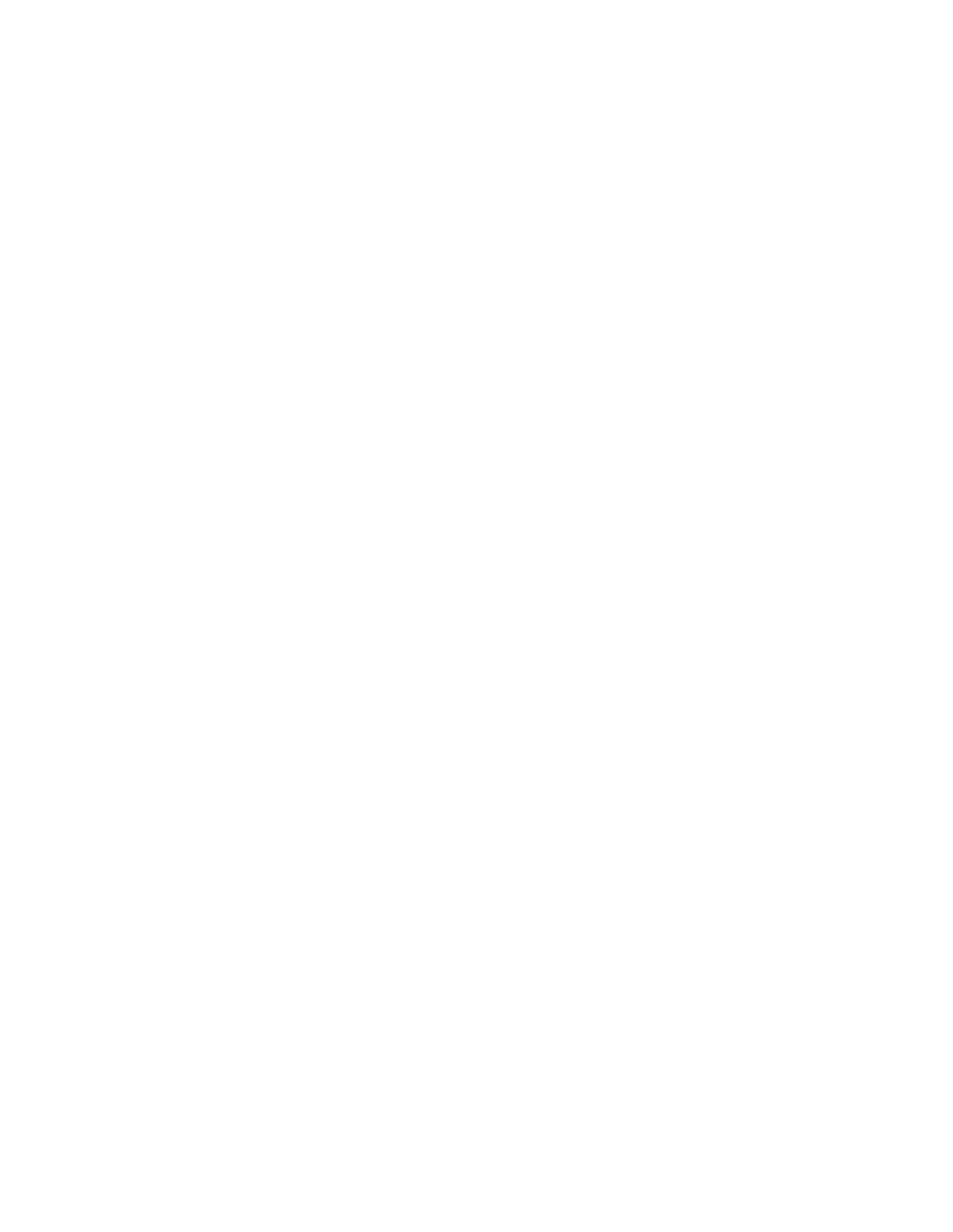**2. Your Rights** As a patient, you have certain rights related to your personal health information. The following information explains how you may exercise these rights.

**A. You have the right to inspect and copy your personal health information.** This means you may inspect and obtain a copy of personal health information about you that is contained in a designated record set for as long as we maintain the personal health information. A "designated record set" contains medical and billing records and any other records that is used for making decisions about you. You must submit a written request to the Privacy Officer to inspect or copy your personal health information. We have the right to charge you a reasonable fee for a copy of your medical record.

Under law, however, you may not inspect or copy the following records: (1) psychotherapy notes that are maintained separately from your medical record; (2) information compiled in reasonable anticipation of, or use in, a civil, criminal, or administrative action or proceeding; and (3) personal health information that is subject to law that prohibits access to personal health information. Depending on the circumstances, a decision to deny access may be reviewable. In some circumstances, you may have a right to have this decision reviewed. Please contact the Privacy Officer if you have questions about access to your medical record.

**B. You have the right to request a restriction of your personal health information.** This means you may ask us not to use or disclose any part of your personal health information for the purposes of treatment, payment or healthcare operations. You may also request that any part of your personal health information not be disclosed to family members or friends who may be involved in your care or for notification purposes as described in this Notice of Privacy Practices. Your request must state the specific restriction requested and to whom you want the restriction to apply.

We are not required to agree to a restriction that you may request, unless you request that we restrict disclosures to a health plan for payment or other healthcare operations purposes, the disclosure is not otherwise required by law, and the information pertains solely to a health care item or service you have fully paid for out of pocket. If we believe it is in your best interest to permit use and disclosure of your personal health information, your personal health information will not be restricted. If we agree to a restriction requested by you, we may not use or disclose your personal health information in violation of that restriction unless it is needed to provide emergency treatment. We may terminate its agreement to a restriction by providing you with written notice. Requests for restrictions must be submitted in writing to the Privacy Officer.

**C. You have the right to request to receive confidential communications from us by alternative means or at an alternative location.** We will accommodate reasonable requests to receive confidential communications of your personal health information. We may condition this accommodation by asking you for information as to how payment will be handled or to specify an alternative address or other method of contact. We will not request an explanation from you as to the basis for the request. Please make this request in writing to the Privacy Officer.

**D. You may have the right to amend your personal health information.** This means you may request an amendment of personal health information about you in a designated record set for as long as we maintain this information. In certain cases, we may deny your request for an amendment. If we deny your request for amendment, you have the right to file a statement of disagreement with us and we may prepare a response to your statement and will provide you with a copy of our response. Please contact the Privacy Officer to determine if you have questions about amending your medical record.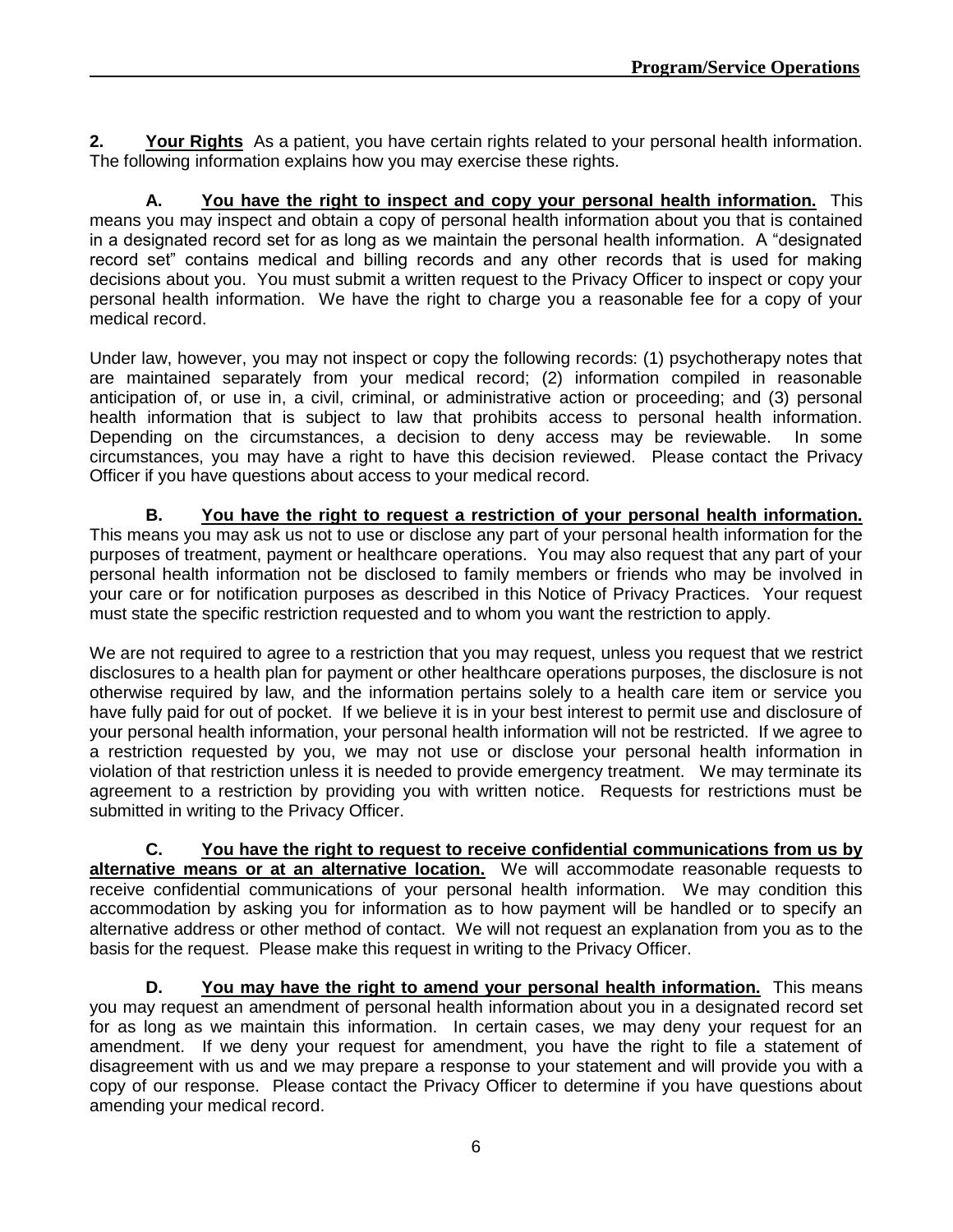**E. You have the right to receive an accounting of certain disclosures we have made, if any, of your personal health information.** This right applies to disclosures for purposes other than treatment, payment or healthcare operations as described in this Notice of Privacy Practices. It excludes disclosures made prior to April 14, 2003 and disclosures we make after April 14, 2003 that are (1) pursuant to an authorization; (2) to you, (3) to family members or friends involved in your care, (4) incidental to other permitted disclosures, (5) for national security purposes, (6) for inmates to correctional institutions, (7) part of a limited data set that does not include any direct identifiers and that is subject to an agreement that protects the confidentiality of the personal health information, or (8) for notification purposes. You have the right to receive specific information regarding these disclosures that occur after April 14, 2003 for a period of up to six (6) years. You may request a shorter timeframe. The right to receive this information is subject to certain exceptions, restrictions and limitations.

**F. You have the right to obtain a paper copy of this notice from us.** Even if you have agreed to accept this notice electronically, we will furnish a copy of this Notice of Privacy Practices upon request. We will also notify you if there has been a breach of your personal health information in a way that would compromise the information.

**3. Complaints.** You may submit a complaint to us if you believe your privacy rights have been violated by us. You may file a complaint with us by notifying the individual identified above of your complaint. We will not retaliate against you for filing a complaint. You may contact us about the complaint process.

You also have the right to submit a complaint to the United States Secretary of Health and Human Services if you believe your privacy rights have been violated by us.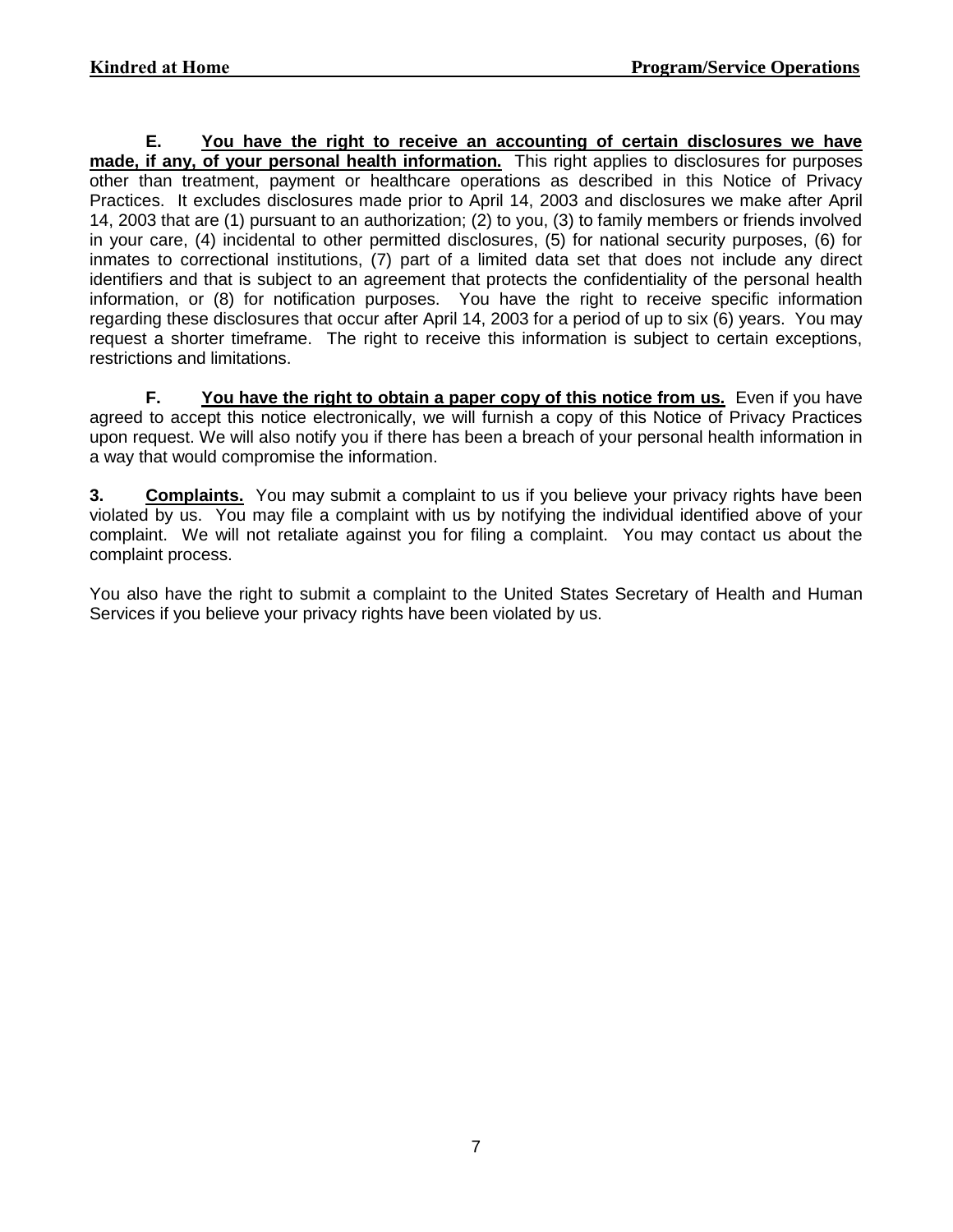## **Notice of Privacy Practices**

#### **Acknowledgement and Consent**

Our Notice of Privacy Practices provides information about how we may use and disclose protected health information about you. You have the right to review our notice before signing this form. By signing this form, you acknowledge receipt of this Notice of Privacy Practices.

By signing this form, you also consent to Kindred at Home's use and disclosure of your medical records and protected health information for purposes permitted by applicable state and federal law, including but not limited to treatment and payment.

| <b>Patient Name</b>      | Name of Personal Representative<br>(If Applicable)                               |
|--------------------------|----------------------------------------------------------------------------------|
| <b>Patient Signature</b> | Signature of Personal Representative<br>(If Applicable)                          |
|                          | <b>Description of Personal</b><br>Representative's Authority<br>(If applicable): |

\_\_\_\_\_\_\_\_\_\_\_\_\_\_\_\_\_\_\_\_\_\_\_\_\_\_\_\_\_\_\_\_\_\_\_\_\_ Date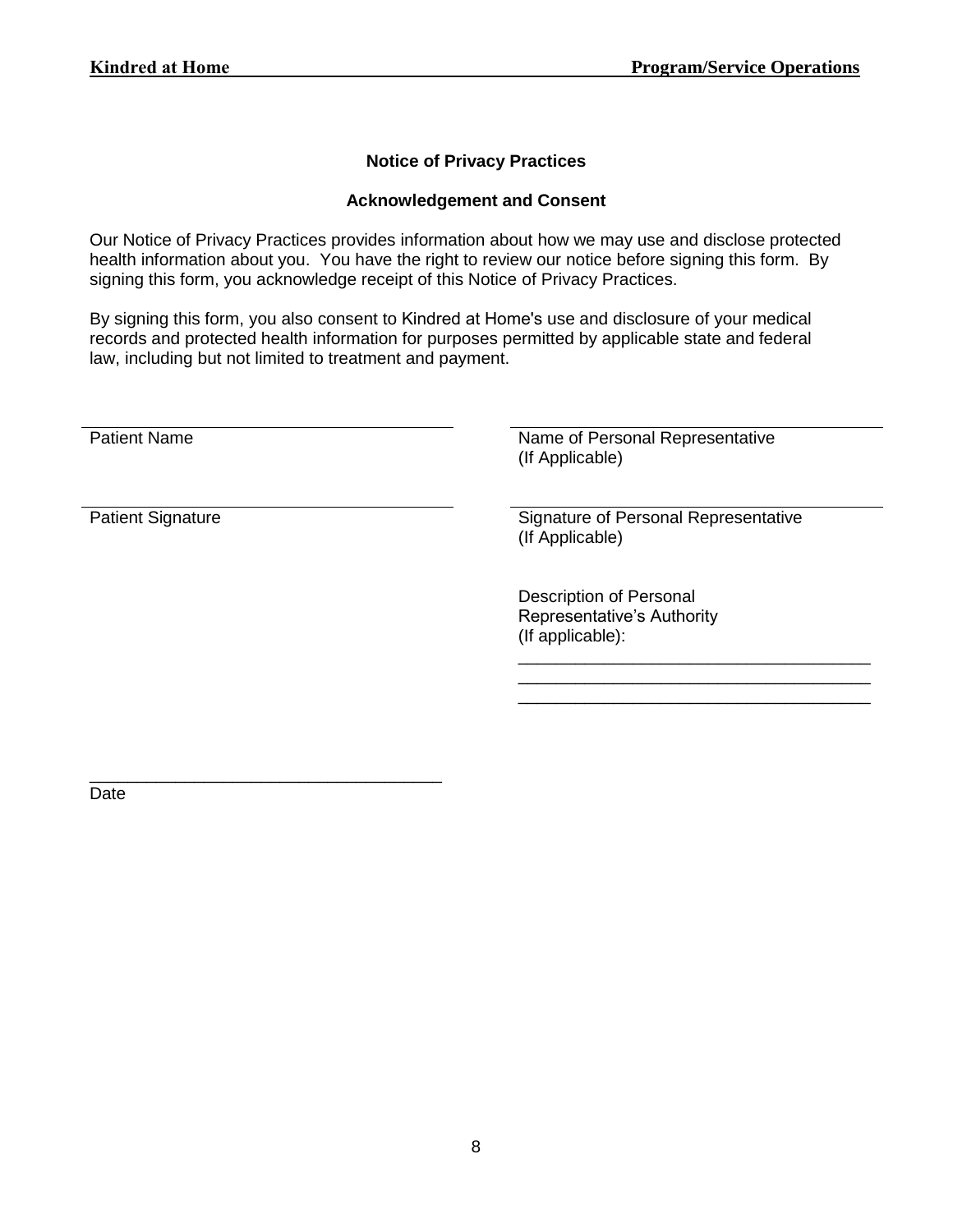## **STATE LAW ADDENDUM Policy 2-012.B**

### **PURPOSE**

To supplement Policy No. 2-015 (Uses and Disclosures of PHI) and the Notice of Privacy Practices regarding additional or more stringent state laws concerning use and disclosure of patient information.

### **POLICY**

The Health Insurance Portability and Accountability Act and its associated regulations ("HIPAA") requires that the organization follow certain state law requirements concerning use and disclosure of PHI, to the extent such state law is more stringent than HIPAA's requirements. The state law requirements listed below shall apply and supersede a use and/or disclosure otherwise specified in Policy 2.015 (Uses and Disclosures of PHI) or the Notice of Privacy Practices.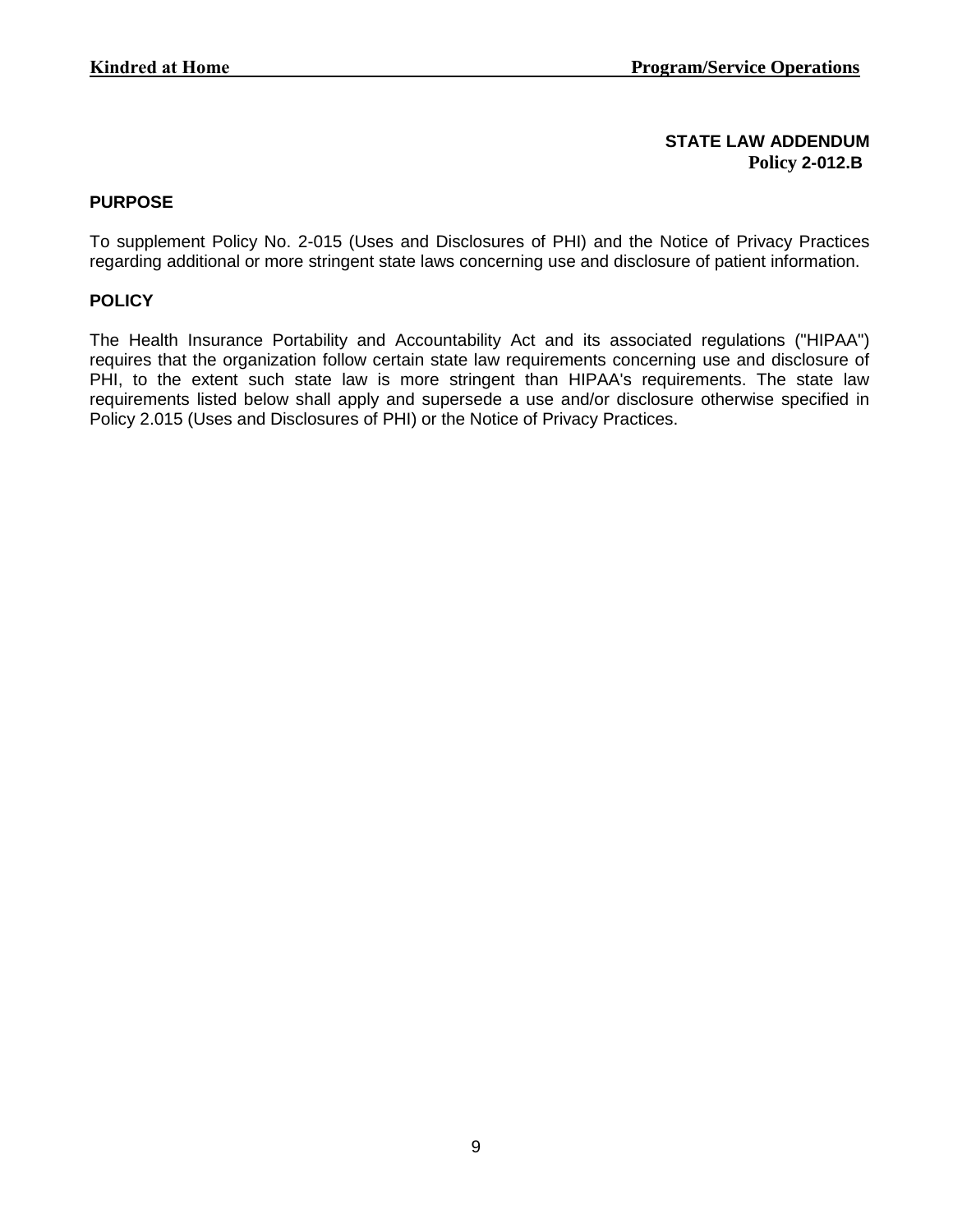# **Alabama**

Alabama hospice licensing regulations restrict the disclosure of patient medical records.

- The Organization may not disclose PHI relating to a hospice patient without the patient's consent, unless the disclosure is:
	-
	- (1) To the patient.<br>(2) To designated To designated team members, physicians, and others having professional responsibility for the patient.
	- (3) To representatives of the Alabama State Board of Health.
	- (4) To persons designated by the patient.
	- (5) To another health care institution in connection with the patient's transfer.
	- (6) As required under any third-party payment contract.
	- (7) As required by law. Ala. Admin Code r. 420-5-17.04(1)(h) and 420-5-17.18(1).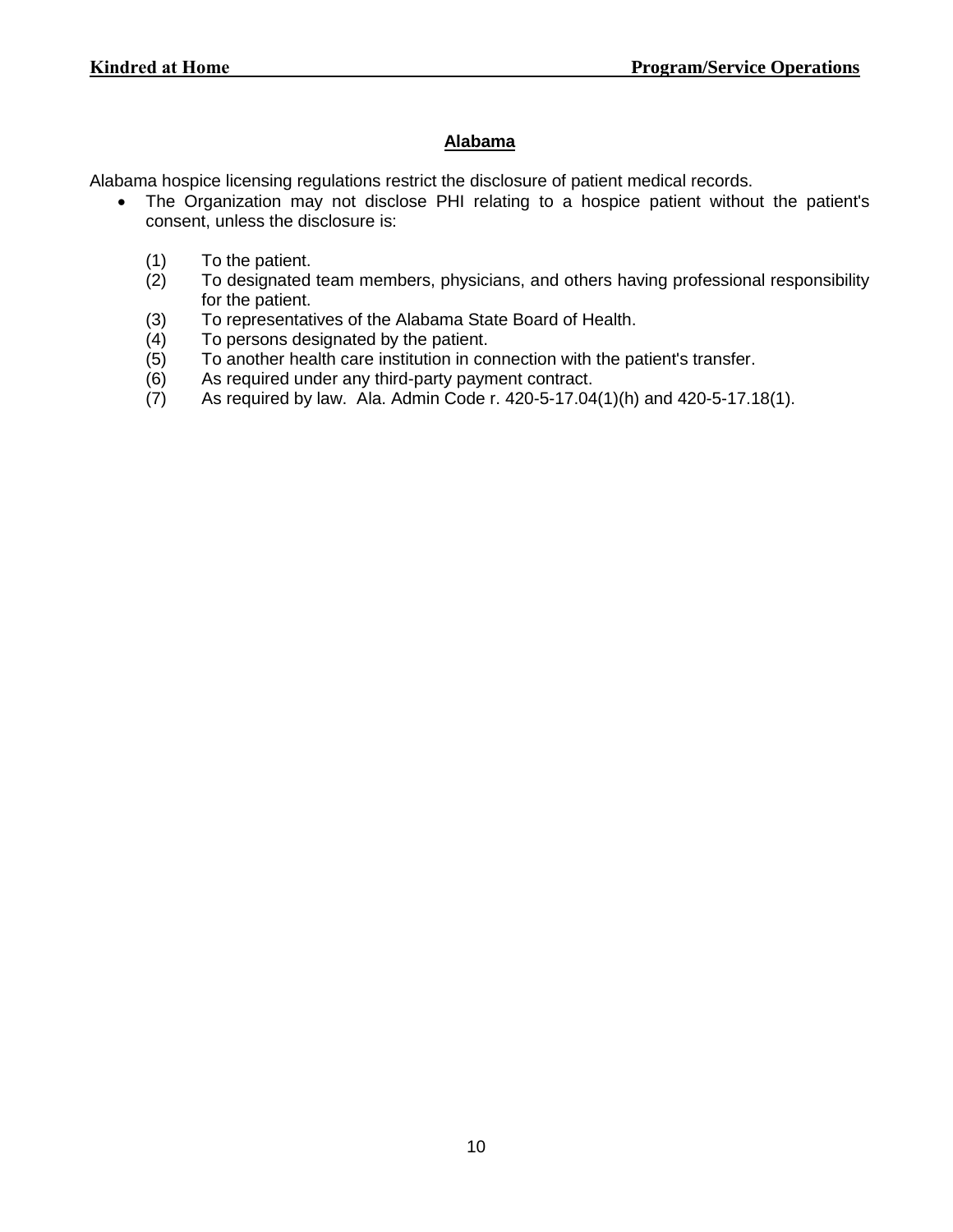#### **Arizona**

#### **A. Communicable Diseases**

Arizona law restricts the disclosure of information relating to a communicable disease obtained by the Organization in the course of providing a health service, or obtained by the Organization from a health care provider pursuant to a patient's authorization ("Communicable Disease Information").

 A communicable disease is a contagious, epidemic, or infectious disease that the Organization is required to report to the local board of health or the Arizona Department of Health Services. Ariz. Rev. Stat. § 36-661.

Except for the disclosures described below, the Organization may only disclose Communicable Disease Information pursuant to the patient's written authorization. Ariz. Rev. Stat. 36-664(A)(13).

- An authorization to disclose Communicable Disease Information must be signed by the patient or, if the patient lacks capacity to consent, the patient's health care decision maker. The authorization must be dated and specify to whom disclosure is authorized, the purpose for the disclosure, and the time period during which the authorization is effective.
- A general authorization for the disclosure of medical or other information, including Communicable Disease Information, is not an authorization for the disclosure of HIV-related information unless the authorization specifically indicates its purpose as an authorization for the disclosure of confidential HIV-related information. Ariz. Rev. Stat. § 36-664(F).

The Organization may disclose Communicable Disease Information without the patient's authorization to the following persons or entities:

- (1) The patient, or, if the patient lacks capacity to consent, the patient's health care decision maker.
- (2) The Arizona Department of Health Services or a local health department for purposes of notifying a person who renders emergency care or assistance in good faith and without compensation at the scene of an accident, fire, or other life-threatening emergency and who believes that a significant exposure risk occurred while the person rendered care or assistance.
- (3) An agent or employee of a health care provider for purposes of providing health services to the patient or the patient's child, or for billing or reimbursement for health services.
- (4) A health care provider in connection with the procurement, processing, distributing or use of a human body or a human body part, including organs, tissues, eyes, bones, arteries, blood, semen, milk or other body fluids, for use in medical education, research or therapy or for transplantation to another person.
- (5) A health care provider, or an organization, committee, or individual designated by the health care provider, which is engaged in the review of professional practices, including the review of the quality, utilization or necessity of medical care, or an accreditation or oversight review organization responsible for the review of professional practices of a health care provider.
- (6) A private entity that accredits the Organization and with whom the Organization has an agreement to protect the confidentiality of patient information.
- (7) A federal, state, county or local health officer if disclosure is mandated by federal or state law.
- (8) A federal, state or local government agency authorized by law to receive the information.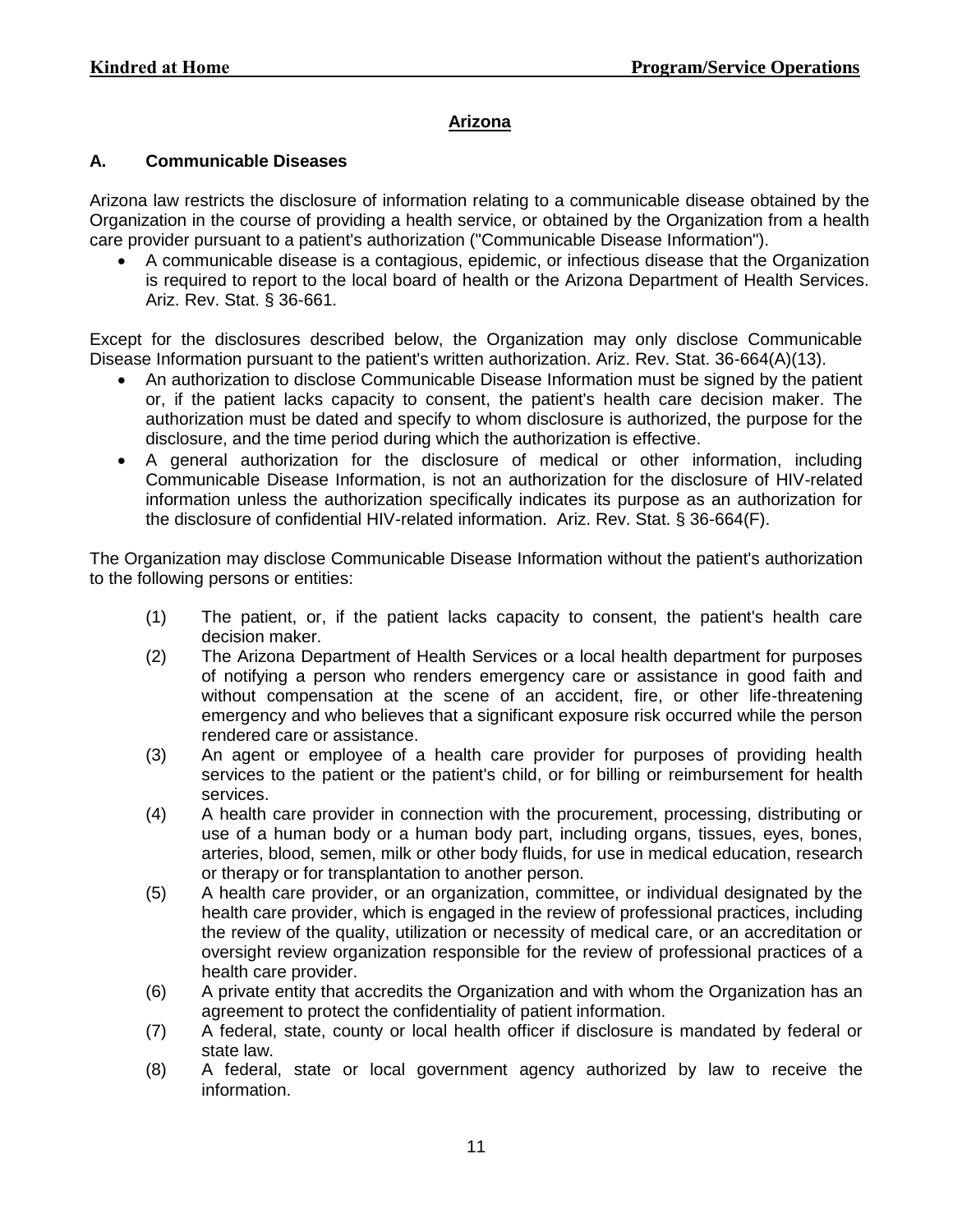- (9) An authorized employee or agent of a federal, state or local government agency that supervises or monitors the Organization or administers the program under which the health service is provided.
- (10) Any person or health care provider pursuant to an order of a court or administrative body under Ariz. Rev. Stat. § 36-665.
- (11) The Arizona Industrial Commission or parties to an Industrial Commission claim pursuant to Ariz. Rev. Stat. § 23-908, subsection D and Ariz. Rev. Stat. § 23-1043.02.
- (12) Insurance entities pursuant to Ariz. Rev. Stat. § 20-448.01 and third party payors or the payors' contractors.
- (13) A person or entity as required by federal law.
- (14) The legal representative of the Organization in order to secure legal advice.
- (15) A person or entity for research purposes, but only if the research is conducted pursuant to applicable federal or state laws and regulations governing research.
- (16) A business associate with whom the Organization has entered into a HIPAA-compliant business associate agreement. Ariz. Rev. Stat. § 36-664(A).

The Organization may list Communicable Disease Information, including AIDS, HIV-related illness, and HIV infection information, in any certificate of death, autopsy report or other related document that is prepared pursuant to law for purposes of documenting the patient's cause of death, or that is prepared to release a body to a funeral director. Ariz. Rev. Stat. § 36-664(H).

If the Organization reasonably believes that an identifiable third party is at risk of HIV infection, the Organization may report that risk to the Arizona Department of Health Services. The report must be in writing and include the name and address of the third party and the name and address of the Organization. Ariz. Rev. Stat. § 36-664(I).

#### **B. Genetic Testing Information**

Arizona law restricts the disclosure of genetic testing information. A "genetic test" is a test of a person's genes, genetic sequence, gene products or chromosomes for abnormalities or deficiencies, including carrier status, that:

- (a) are linked to physical or mental disorders or impairments;
- (b) indicate a susceptibility to any illness, disease, impairment or other disorder, whether physical or mental; or
- (c) demonstrate genetic or chromosomal damage due to any environmental factor.

Genetic tests do not include:

- (a) chemical, blood and urine analyses that are widely accepted and used in clinical practice and that are not used to determine genetic traits;
- (b) tests used in a criminal investigation or prosecution or as a result of a criminal conviction;
- (c) tests for the presence of HIV;
- (d) tests to determine paternity; or
- (e) tests given for use in biomedical research that is conducted to generate scientific knowledge about genes or to learn about the genetic basis of disease or for developing pharmaceutical and other treatment of disease. Ariz. Rev. Stat. § 12-2801.

The Organization may disclose genetic testing information about a patient only to the following persons: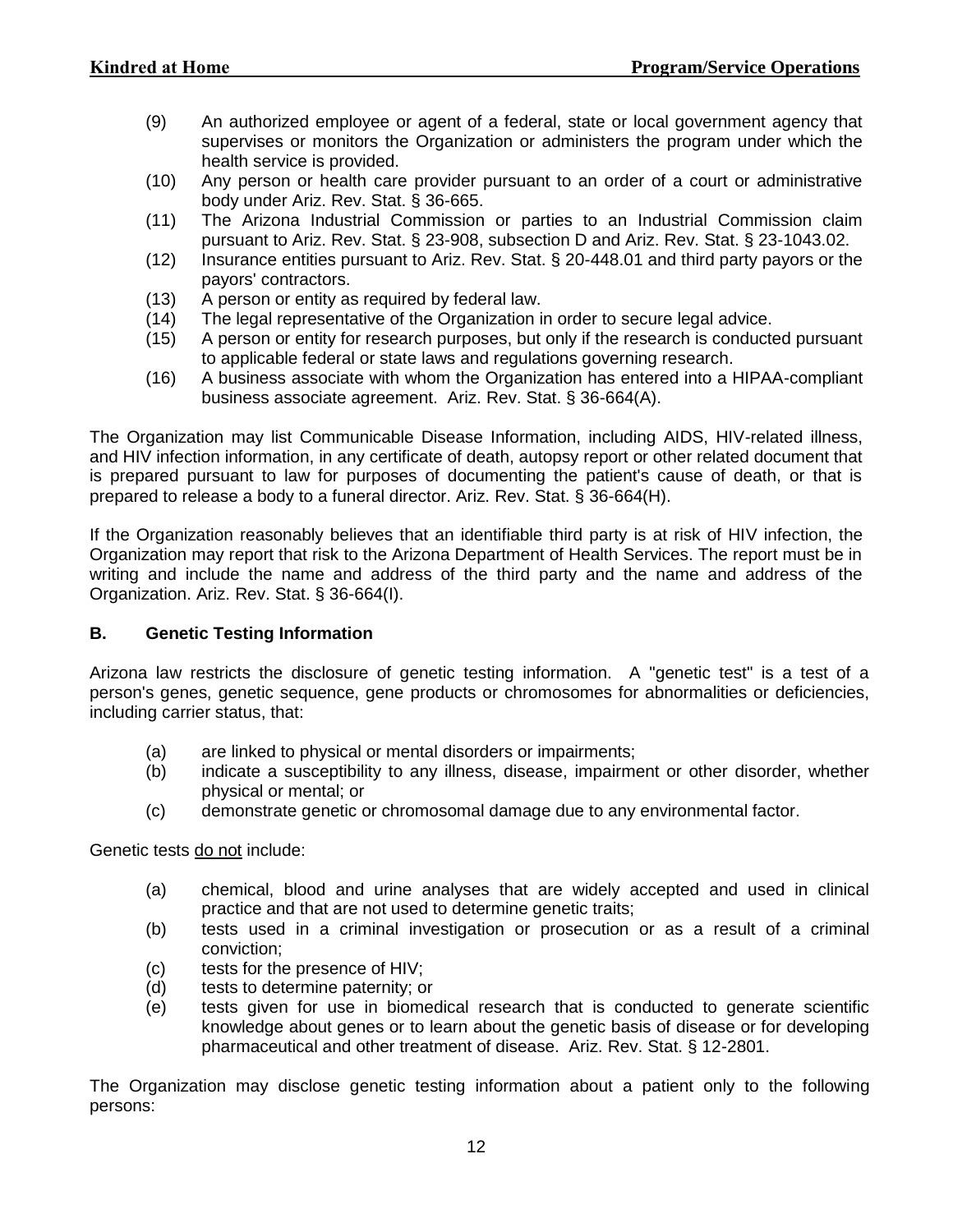- (1) The patient.
- (2) Any person who is specifically authorized in writing by the patient or by the patient's health care decision maker.
- (3) The health care decision maker of the patient.
- (4) A researcher for medical research or public health purposes, but only if the research is conducted pursuant to applicable federal and state laws and regulations, or if the identity of the patient is not disclosed.
- (5) A third party, if approved by a human subjects review committee or a human ethics committee, with respect to persons who are subject to an Arizona cancer registry.
- (6) An authorized agent or employee of a health care provider if: (a) the health care provider performs the test or is authorized to obtain the test results by the person tested for the purposes of genetic counseling or treatment; (b) the agent or employee provides patient care, treatment, or counseling; and (c) the agent or employee needs to know the information in order to conduct the test or provide patient care, treatment, or counseling.
- (7) A health care provider that procures, processes, distributes or uses: (a) a human body part from a deceased person with respect to medical information regarding that person; or (b) semen or ova for the purpose of artificial insemination.
- (8) A health care provider for purposes of conducting utilization review, peer review and quality assurance.
- (9) The authorized agent of a federal, state, or county health department to conduct activities specifically authorized pursuant to the laws of Arizona for the birth defects registry, children's rehabilitative services, newborn screening and sickle cell diagnosis and treatment programs and chronic, environmentally provoked and infectious disease programs.
- (10) The legal representative of the Organization in order to secure legal advice.
- (11) A health care provider that assumes the responsibility to provide care for, or consultation to, the patient from another health care provider that had access to the patient's genetic records. Ariz. Rev. Stat. § 12-2802.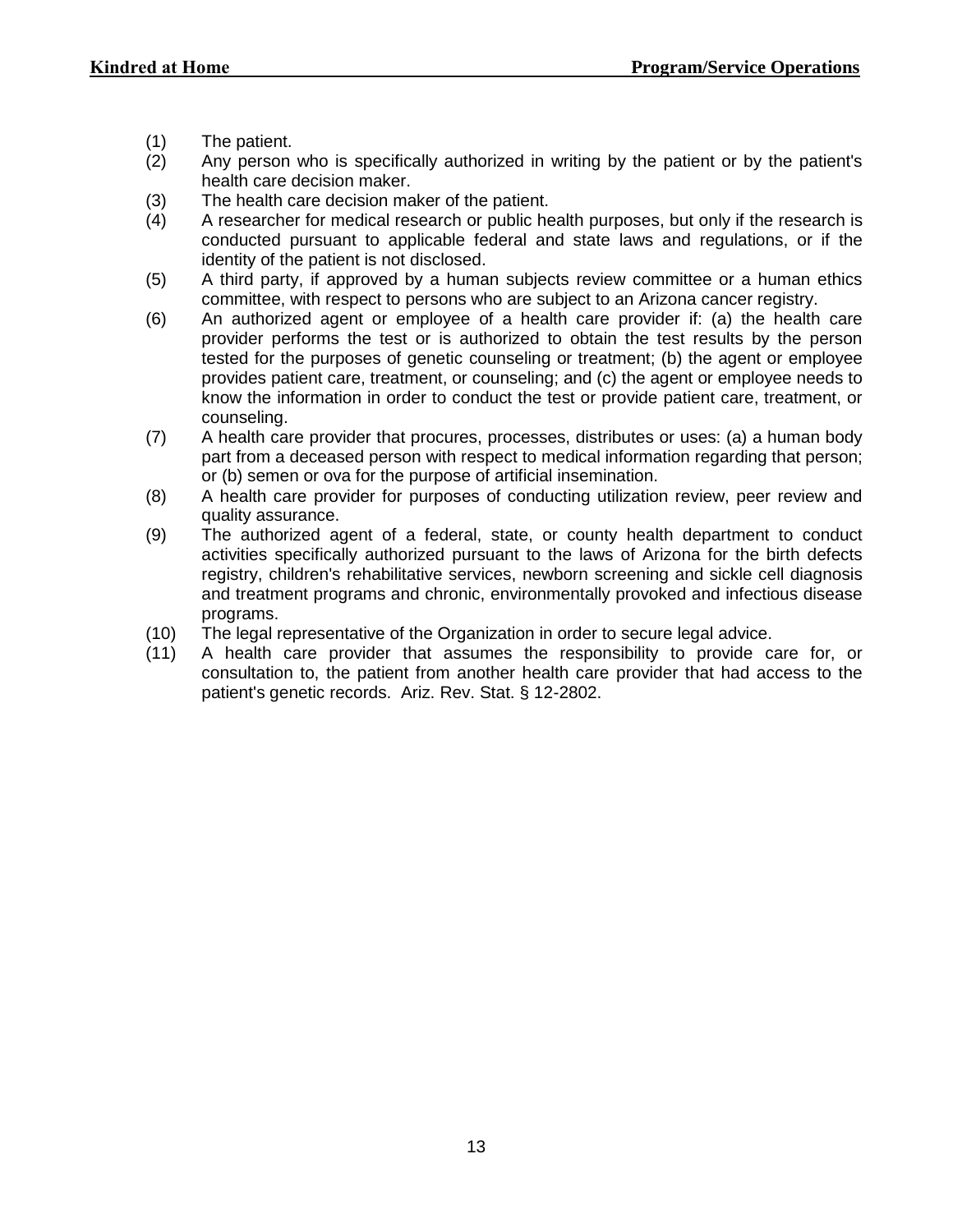## **Florida**

## **A. Hospice Licensing Statute**

Florida hospice licensing regulations restrict the disclosure of patient records.

- The Organization may not disclose PHI relating to a hospice patient unless:
	- (1) The patient or the patient's legal guardian has given express written informed consent for the disclosure.
	- (2) A court orders the disclosure.
	- (3) A state or federal agency requires submission of aggregate statistical data. Fla. Stat. § 400.611(3).

## **B. Home Health Licensing Regulations**

Florida home health licensing regulations restrict the disclosure of information relating to patients receiving nursing or therapy services.

• The Organization may not disclose such information without the written consent of the patient or the patient's guardian. Fla. Admin. Code. Ann. r. 59A-8-022(2).

## **C. Genetic Testing**

The Organization may not disclose "DNA analysis" information without the consent of the person tested. Fla. Stat. § 760.40(2)(a).

- The term "DNA analysis" means the medical and biological examination and analysis of a person to identify the presence and composition of genes in that person's body.
- The term includes DNA typing and genetic testing. Fla. Stat. § 760.40(1).

## **D. HIV/AIDS**

Florida law restricts the disclosure of "HIV test results."

- The term "HIV test results" is defined as a laboratory report of an HIV test entered into a medical record on or after July 6, 1988, or any report or notation in a medical record of a laboratory report of an HIV test.
- The term does not include test results reported to the Organization by a patient. Fla. Stat.  $§$  381.004(1)(b).

The Organization may not disclose the identity of any patient upon whom an HIV test is performed or the HIV test results in a manner that would permit identification of the patient, except to the following persons or entities:

- (1) An authorized agent or employee of a health care provider if the provider itself is authorized to obtain the test results, the agent or employee participates in the administration or provision of patient care or handles or processes specimens of body fluids or tissues, and the agent or employee has a need to know such information.
- (2) Health care providers consulting between themselves or with health care facilities to determine diagnosis and treatment.
- (3) The patient or the patient's legally authorized representative.
- (4) Any person, including third-party payors, designated by the patient in a legally effective authorization.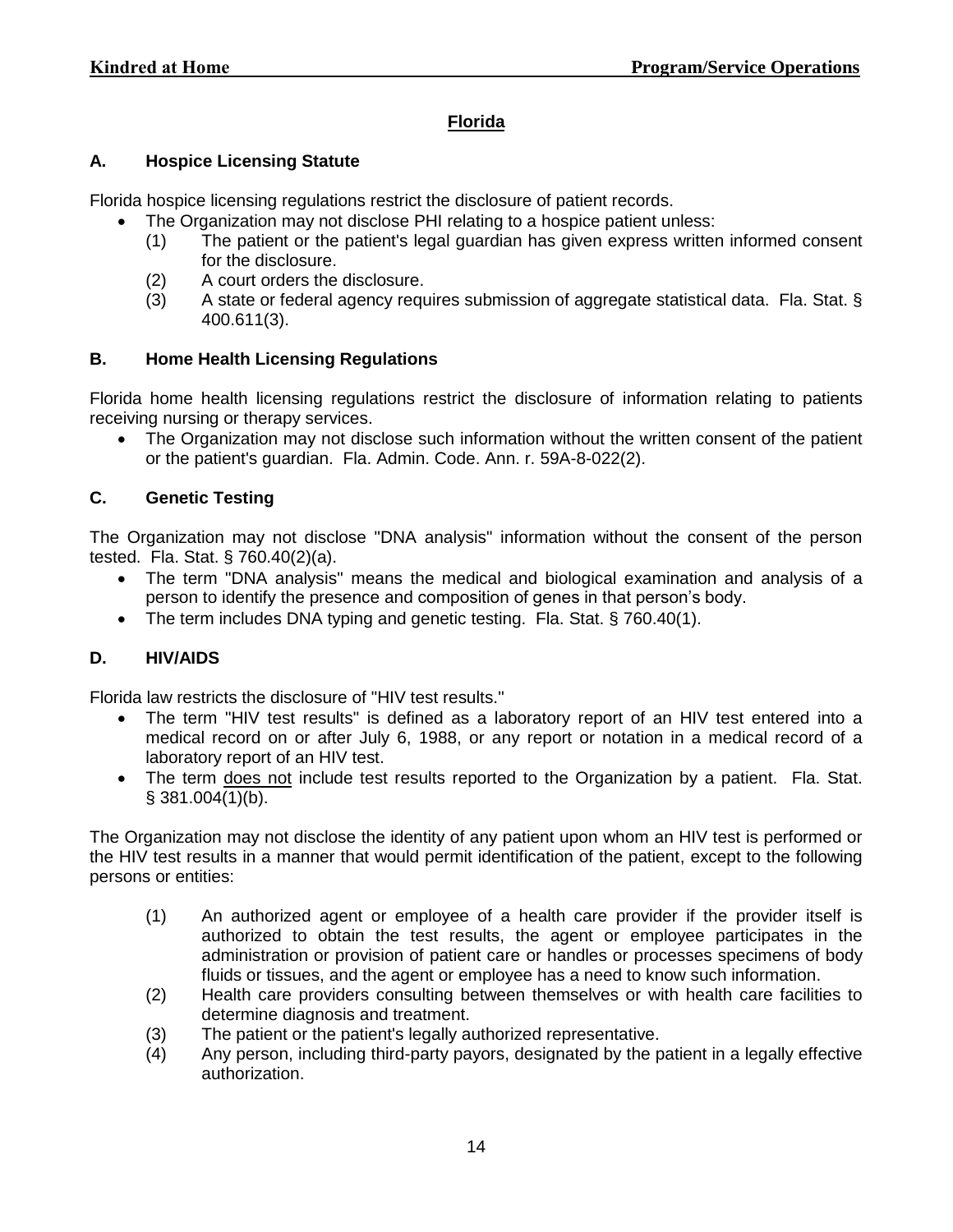- (5) The Florida Department of Health, in accordance with rules for reporting and controlling the spread of disease, as otherwise provided by state law.
- (6) A health care provider that procures, processes, distributes, or uses: (a) a human body part from a deceased person, with respect to medical information regarding that person; or (b) semen provided prior to July 6, 1988, for the purpose of artificial insemination.
- (7) Health facility staff committees, for purposes of conducting program monitoring, program evaluation, or service reviews
- (8) Authorized medical or epidemiological researchers.
- (9) Any person allowed access by a court order issued in compliance with Fla. Stat. § 381.004(2)(e)(9).
- (10) Any person allowed access by order of a judge of compensation claims of the Florida Division of Administrative Hearings.
- (11) Employees of the Florida Department of Health or of child-placing or child-caring agencies or of family foster homes who are directly involved in the placement, care, control, or custody of the patient and who have a need to know the information; adoptive parents of the patient; and any adult custodian, adult relative, or person responsible for the patient's welfare, if the patient was tested without the consent of a legal guardian and if a reasonable attempt has been made to locate and inform the legal guardian of the test results.
- (12) Employees of residential facilities or of community-based care programs that care for developmentally disabled persons, who are directly involved in the care, control, or custody of the patient and who have a need to know the information.
- (13) A health care provider involved in the delivery of a child for purposes of noting the mother's HIV test results in the child's medical record.
- (14) Medical personnel or nonmedical personnel who have been subject to a significant exposure during the course of medical practice or in the performance of professional duties. Fla. Stat. § 381.004(2)(e).

Any disclosure described above must be accompanied by the following written notice:

This information has been disclosed to you from records whose confidentiality is protected by state law. State law prohibits you from making any further disclosure of such information without the specific written consent of the person to whom such information pertains, or as otherwise permitted by state law. A general authorization for the release of medical or other information is NOT sufficient for this purpose.

An oral disclosure shall be accompanied by oral notice and followed by written notice within 10 days. Fla. Stat. § 381.004(2)(f).

#### **E. Mental Health**

Florida law restricts the disclosure of information relating to patients with mental illness ("Mental Health Information").

 The term "mental illness" is defined as an impairment of the mental or emotional processes that exercise conscious control of one's actions or of the ability to perceive or understand reality, which impairment substantially interferes with a person's ability to meet the ordinary demands of living, regardless of etiology. Fla. Stat. § 394.455(18).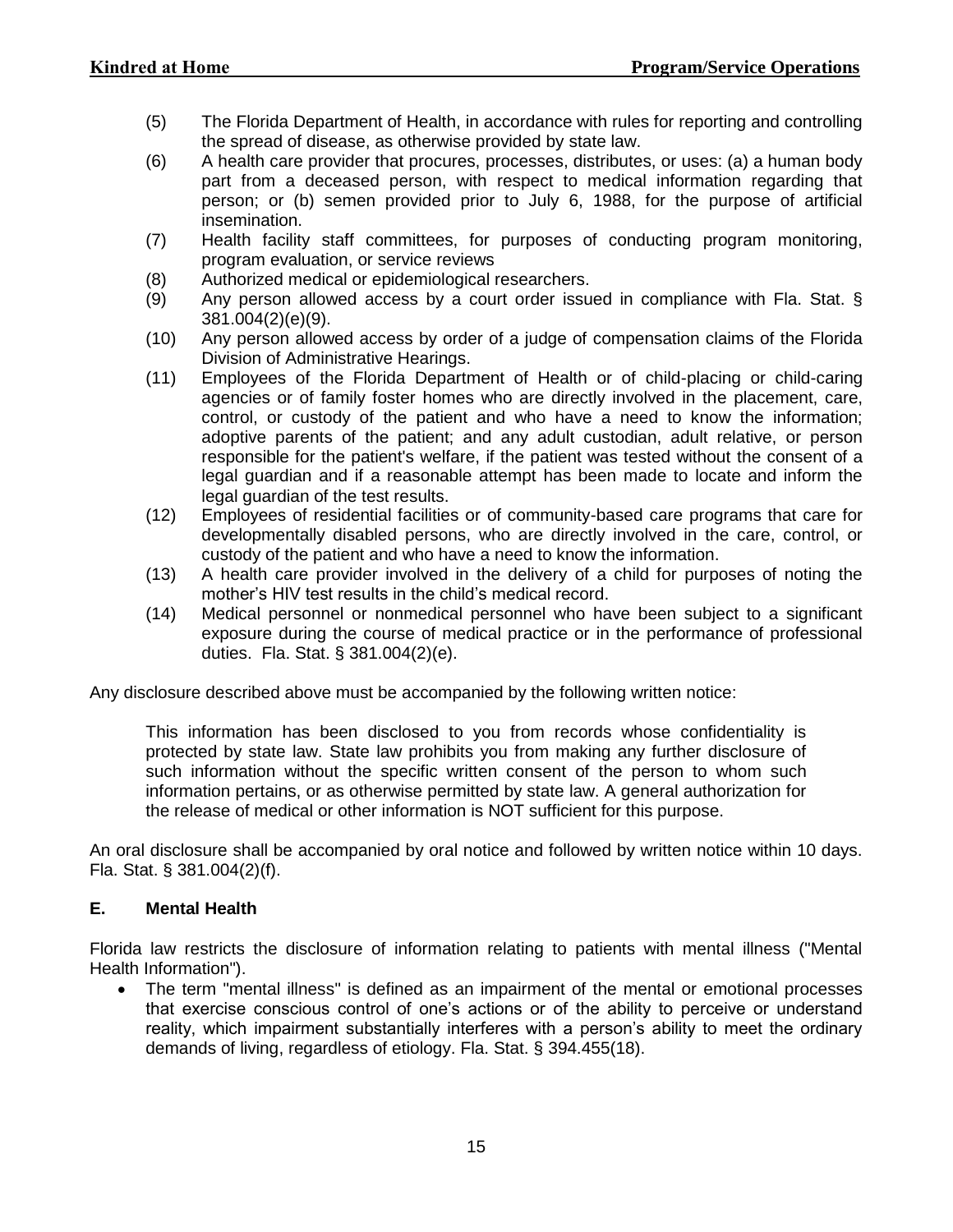The Organization may not disclose Mental Health Information, unless:

- (1) The patient or the patient's guardian authorizes the disclosure.
- (2) The patient is represented by legal counsel and the information is needed by the patient's counsel for adequate representation.
- (3) A court orders the disclosure.
- (4) The patient is committed to, or is to be returned to, the Florida Department of Corrections from the Florida Department of Children and Family Services, and the Department of Corrections requests such information.
- (5) The patient has declared an intention to harm other persons. The Organization may only disclose sufficient information to provide adequate warning to the person threatened with harm.
- (6) The Organization deems the disclosure to a qualified researcher, aftercare treatment provider, or the Florida Department of Children and Family Services necessary for treatment of the patient, maintenance of adequate records, compilation of treatment data, aftercare planning, or evaluation of programs. Fla. Stat. 394.4615(2) and (3).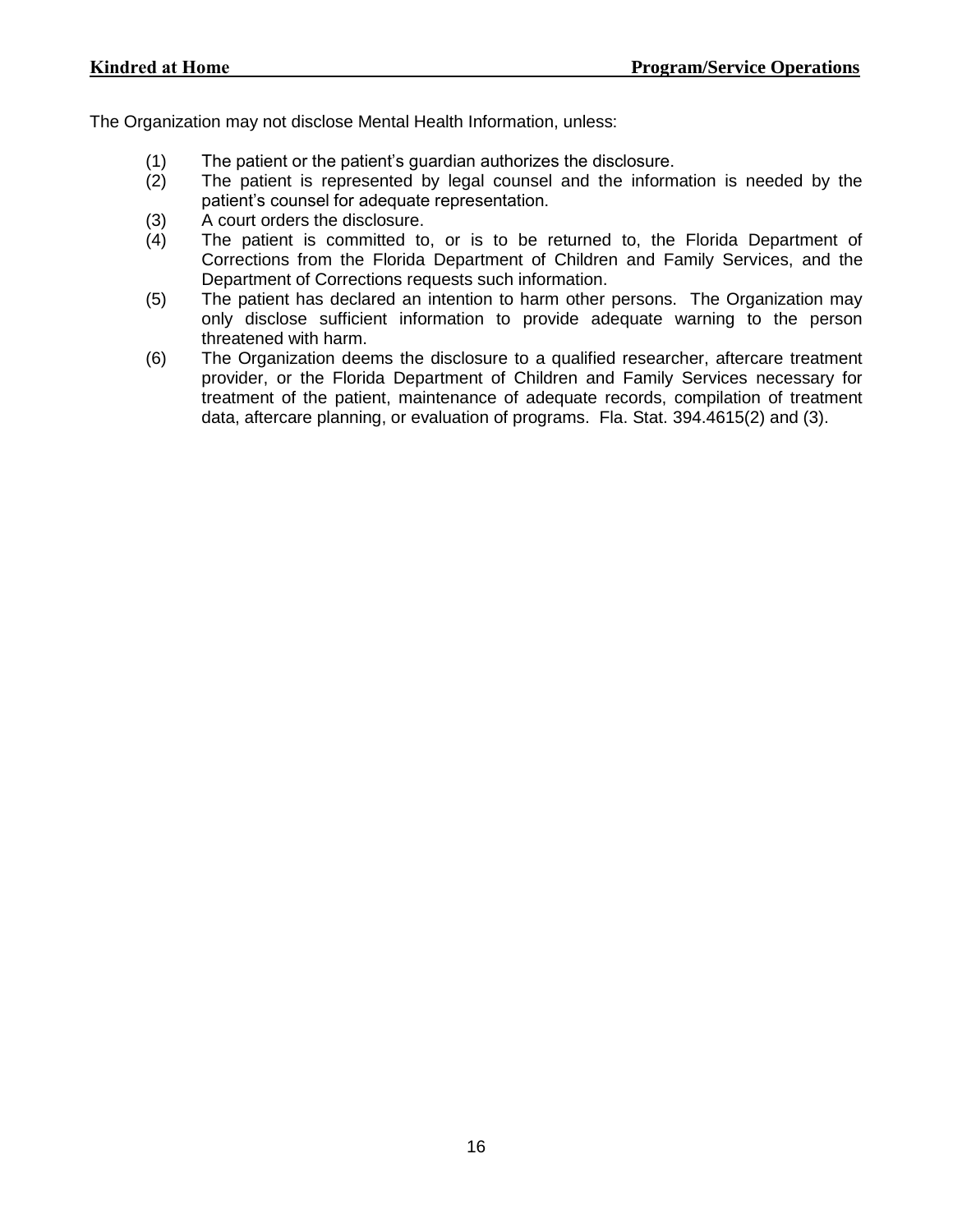## **Georgia**

#### **A. Genetic Testing**

Georgia law restricts the disclosure of genetic testing information.

- The term "genetic testing" is defined as laboratory tests of human DNA or chromosomes for the purpose of identifying the presence or absence of inherited alterations in genetic material or genes that are associated with a disease or illness that is asymptomatic at the time of testing and that arises solely as a result of such abnormality in genes or genetic material.
- The term does not include:
	- (a) routine physical measurements;
	- (b) chemical, blood, and urine analysis;
	- (c) tests for abuse of drugs; or
	- (d) tests for the presence of HIV. Ga. Code Ann. § 33-54-2(1).

The Organization may not disclose any information derived from genetic testing, except as follows:

- (1) The Organization may disclose genetic testing information to the patient tested or persons specifically authorized by the patient. Ga. Code Ann. § 33-54-3(b).
- (2) The Organization may disclose the identity of an individual who is the subject of a criminal investigation or a criminal prosecution to appropriate legal authorities conducting the investigation or prosecution. Ga. Code Ann. § 33-54-5.

#### **B. HIV/AIDS**

Georgia law restricts the disclosure of any information that discloses that a person:

- (a) has been diagnosed as having AIDS;
- (b) has been or is being treated for AIDS;
- (c) has been determined to be infected with HIV;
- (d) has submitted to an HIV test;
- (e) has had a positive or negative result from an HIV test;
- (f) has sought and received counseling regarding AIDS; or

(e) has been determined to be a person at risk of being infected with AIDS;

**and** which permits the identification of that person ("HIV Information"). Ga. Code Ann. § 31-22-  $9.1(a)(2)$ .

The Organization may not disclose HIV Information relating to a patient, except as follows:

- (1) HIV Information may be disclosed to the patient or, if the patient is a minor or incompetent person, to the patient's parent or legal guardian. Ga. Code Ann. § 24-12- 21(c).
- (2) HIV Information may be disclosed pursuant to the patient's written authorization or, if the patient is a minor or incompetent person, the written authorization of the patient's parent or legal guardian. Ga. Code Ann. § 24-12-21(d).
- (3) The Organization may be disclose HIV Information to any agency or department of the federal government, the state of Georgia, or any political subdivision of the state of Georgia, if required or authorized by law. Ga. Code Ann. § 24-12-21(e).
- (4) The results of an HIV test may be disclosed to the person who ordered the test. Ga. Code Ann. § 24-12-21(f).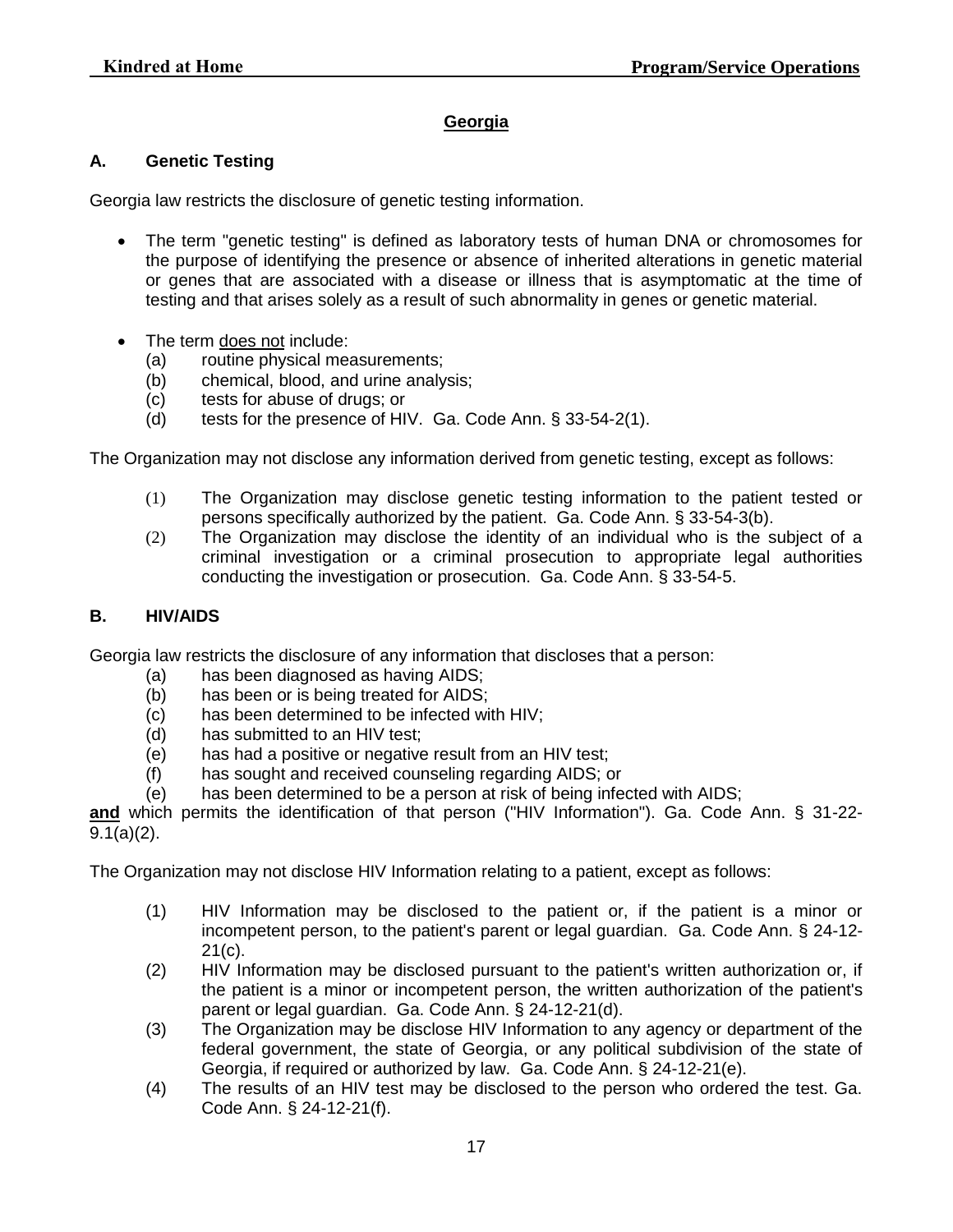- (5) If the patient is infected with HIV and the patient's physician reasonably believes that the spouse or sexual partner or any child of the patient, spouse, or sexual partner is at risk of being infected with HIV, the physician may notify the spouse, sexual partner, or child that the patient is infected with HIV, but only after first attempting to notify the patient that such disclosure is going to be made. Ga. Code Ann. § 24-12-21(g).
- (6) If the patient is infected with HIV, a physician may disclose to the Florida Department of Community Health the name and address of that patient; that such patient has been determined to be infected with HIV; and the name and address of any other person whom the disclosing physician reasonably believes to be at risk of being infected with HIV by that patient. Ga. Code Ann. § 24-12-21(h).
- (7) Any health care provider authorized to order an HIV test may disclose HIV Information if the disclosure is made to a health care provider that has provided, is providing, or will provide any health care service to the patient and: (a) has personnel or patients who may be at risk of being infected with HIV by that patient, if the disclosure is reasonably necessary to protect any such personnel or patients from that risk; or (b) has a legitimate need for that information in order to provide health care services to the patient. Ga. Code Ann. § 24-12-21(i).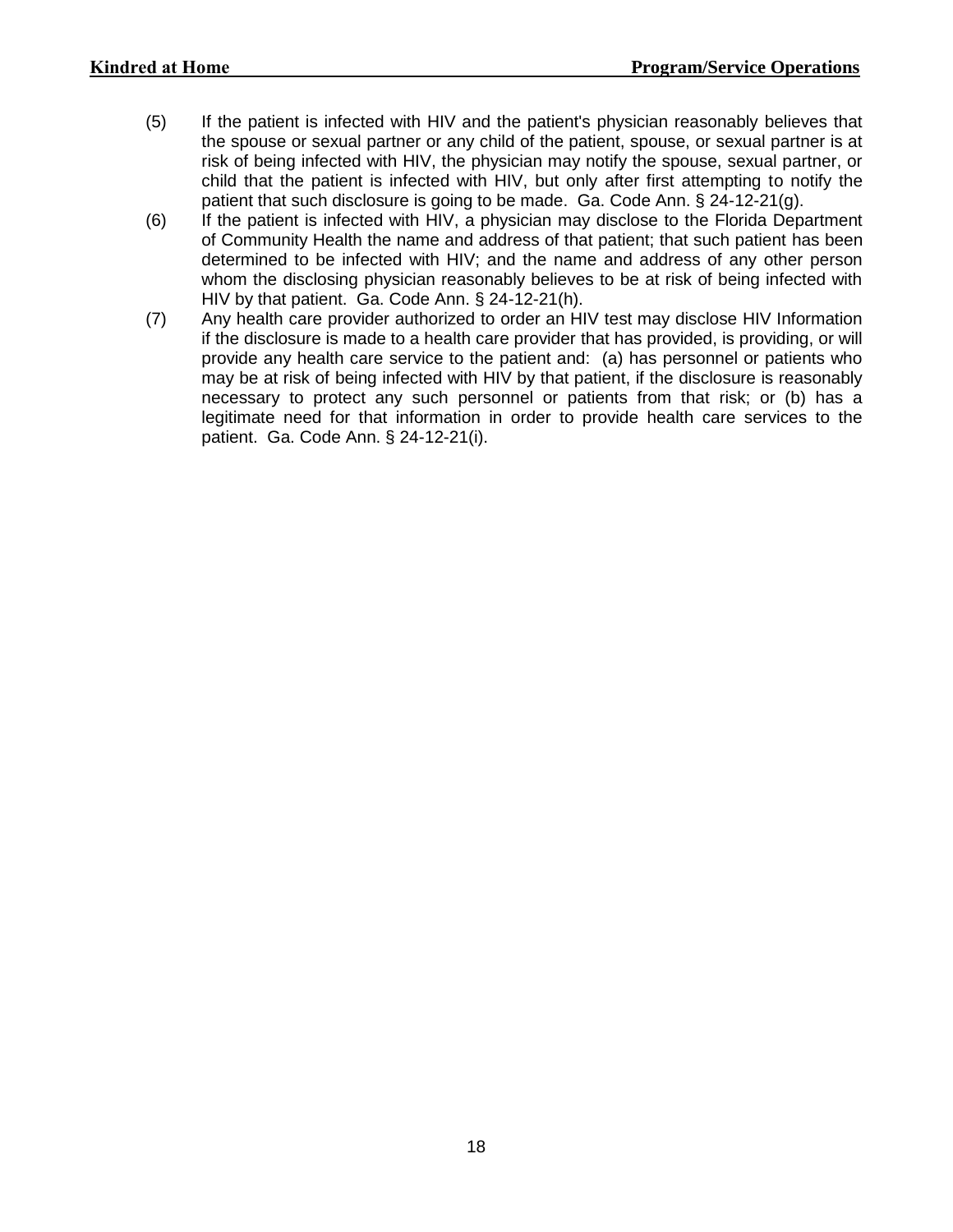## **Kentucky**

Kentucky law restricts the disclosure of information related to HIV test results.

- An HIV test is any test designed to reveal a condition indicative of HIV infection, antibodies to HIV, or infection with any probable causative agent of AIDS. Ky. Rev. Stat. Ann. § 210.625(2).
- The Organization may not disclose the identity of a patient upon whom an HIV test has been performed or the results of an HIV test in a manner which permits identification of the patient, except to the following persons or entities:
	- (1) The patient or the patient's legally authorized representative.
	- (2) Any person designated by the patient or the patient's authorized representative in a legally effective authorization.
	- (3) A health care provider who has a legitimate need to know the test result in order to provide for his or her protection and to provide for the patient's health and welfare.
	- (4) Health care providers consulting between themselves or with health care facilities to determine diagnosis and treatment.
	- (5) The Kentucky Cabinet for Health and Family Services, in accordance with rules for reporting and controlling the spread of disease, as otherwise provided by state law.
	- (6) A health care provider that procures, processes, distributes, or uses: (a) a human body part from a deceased person, with respect to medical information regarding that person; or (b) semen provided prior to July 13, 1990, for the purpose of artificial insemination.
	- (7) Health facility staff committees, for purposes of conducting program monitoring, program evaluation, or service reviews.
	- (8) Authorized medical or epidemiological researchers.
	- (9) A parent, foster parent, or legal guardian of a minor; a crime victim; or a person specified in Ky. Rev. Stat. Ann. § 438.250.
	- (10) A person allowed access by a court order that is issued in compliance with Ky. Rev. Stat. Ann. § 210.625(5)(c)(10). Ky. Rev. Stat. Ann. § 210.625(5)(c)(10).

All disclosures described above must be accompanied by the following written statement:

This information has been disclosed to you from records whose confidentiality is protected by state law. State law prohibits you from making any further disclosure of such information without the specific written consent of the person to whom such information pertains, or as otherwise permitted by state law. A general authorization for the release of medical or other information is NOT sufficient for this purpose.

An oral disclosure must be accompanied by oral notice and followed by written notice within 10 days. Ky. Rev. Stat. Ann. § 210.625(5)(c)(10).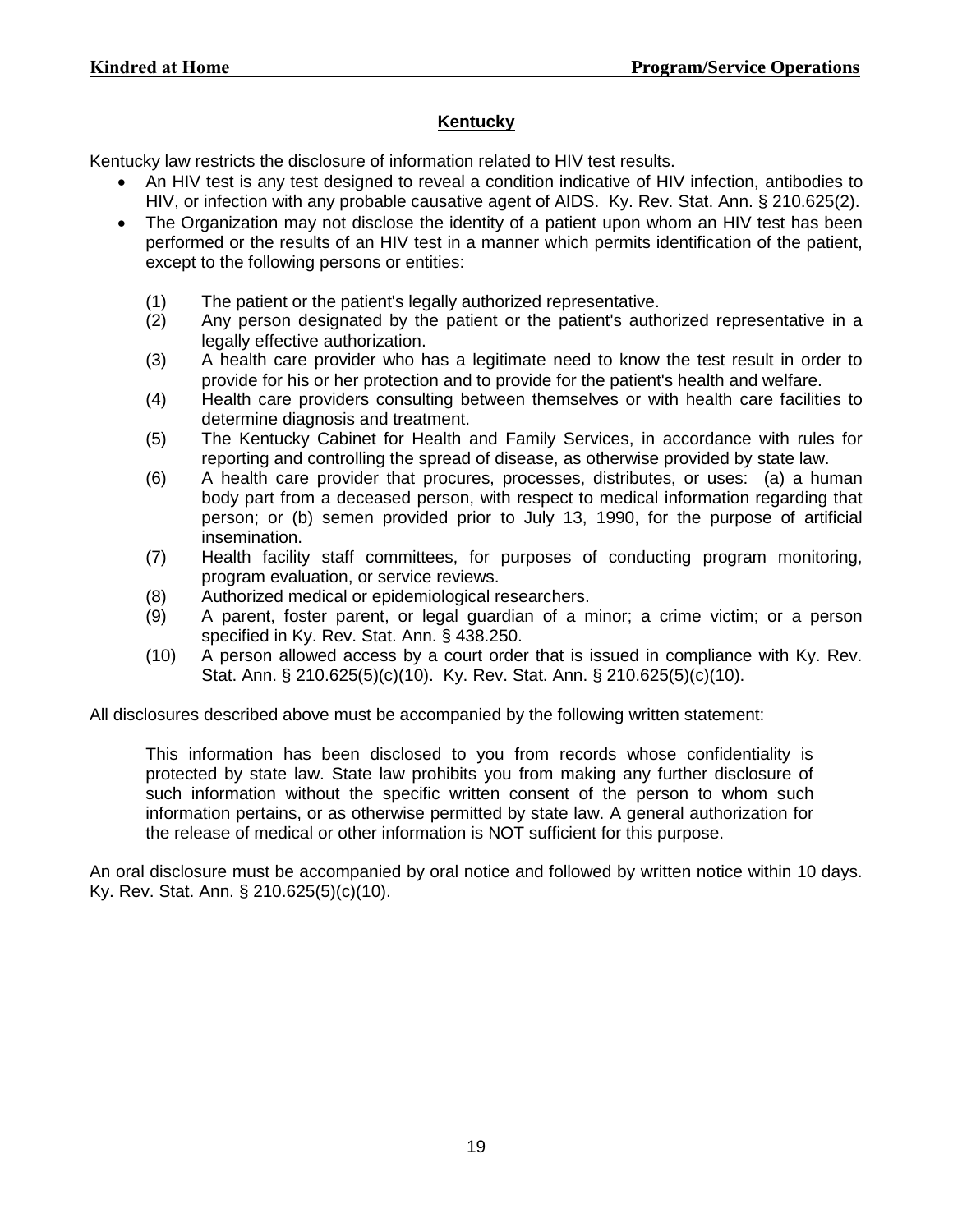## **Missouri**

### **A. Genetic Testing**

Missouri law restricts the disclosure of "genetic information."

- Genetic information is defined as the results of any "genetic test." A genetic test is a laboratory test of human DNA or RNA used to identify the presence or absence of inherited alterations in the DNA or RNA which cause predisposition to disease or illness. Mo. Rev. Stat. § 375.1300(4).
- The term genetic test does not include routine physical measurements and examinations, routine tests performed as part of a physical examination, chemical, blood or urine analysis, cholesterol tests, tests for the presence of HIV, a test for drugs, or tests commonly accepted in clinical practice at the time.
- Genetic information does not include family history, the results of routine physical measurements, or the results of chemical, blood, urine analysis, or the results of tests for drugs or the presence of HIV, or from results of any other tests commonly accepted in clinical practice at the time. Mo. Rev. Stat. § 375.1300(3).

The Organization may not disclose genetic information, unless:

- (1) The disclosure is made pursuant to the written authorization of the patient or the patient's authorized representative.
- (2) The disclosure consists of statistical data compiled without reference to the identity of the patient.
- (3) The disclosure is for purposes of health research conducted in accordance with federal law or that does not identify the patient.
- (4) The disclosure is made pursuant to legal or regulatory process.
- (5) The disclosure is for purposes of body identification. Mo. Rev. Stat. § 375.1309.1.

## **B. HIV/AIDS**

Missouri law restricts the disclosure of information concerning an individual's HIV infection status or the results of any individual's HIV testing ("HIV Information").

- The Organization may not disclose HIV Information, except to the following persons or entities:
	- (1) Public employees who need the information to perform their public duties.
	- (2) Peace officers (as defined in Mo. Rev. Stat. § 590.100), the attorney general or any assistant attorneys general acting on his or her behalf (as defined in Chapter 27 of the Missouri Revised Statutes), and prosecuting attorneys or circuit attorneys (as defined in Chapter 56 of the Missouri Revised Statutes), pursuant to Mo. Rev. Stat. § 191.657.
	- (3) Persons other than public employees who are entrusted with the regular care of individuals under custody of a state agency (such operators of day care facilities, group homes, residential care facilities, and adoptive or foster parents).
	- (4) The Missouri Department of Health and Senior Services.
	- (5) Health care personnel working directly with the patient who reasonably need to know the results for purposes of providing direct patient care.
	- (6) Any person authorized in writing by the patient.
	- (7) The patient's spouse.<br>(8) The patient.
	- The patient.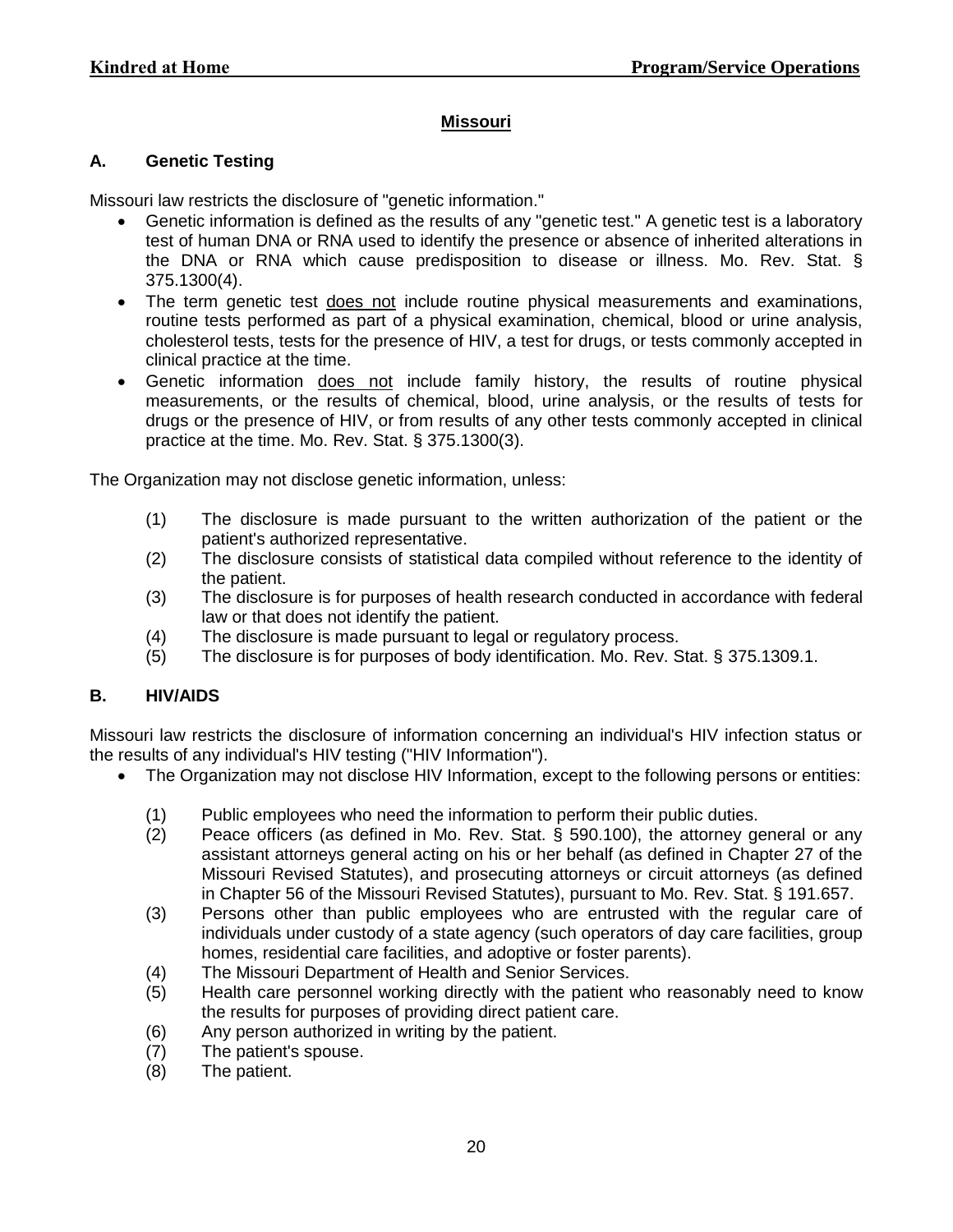- (9) The parent or legal guardian or custodian of the patient, if he is an un-emancipated minor.
- (10) The victim of any sexual offense (as defined in Chapter 566 of the Missouri Revised Statutes) that includes sexual intercourse or deviate sexual intercourse as an element of the crime, in which a court orders the defendant to be tested for HIV, hepatitis B, hepatitis C, syphilis, gonorrhea, or Chlamydia, once the charge is filed.
- (11) The victim of an offense under Mo. Rev. Stat. § 566.135, in which the court orders the defendant to be tested for HIV, hepatitis B, hepatitis C, syphilis, gonorrhea, or Chlamydia, once the charge is filed.
- (12) Employees of a state licensing board in the execution of their duties in connection with disciplinary action taken by the licensing board. Mo. Rev. Stat. § 191-656.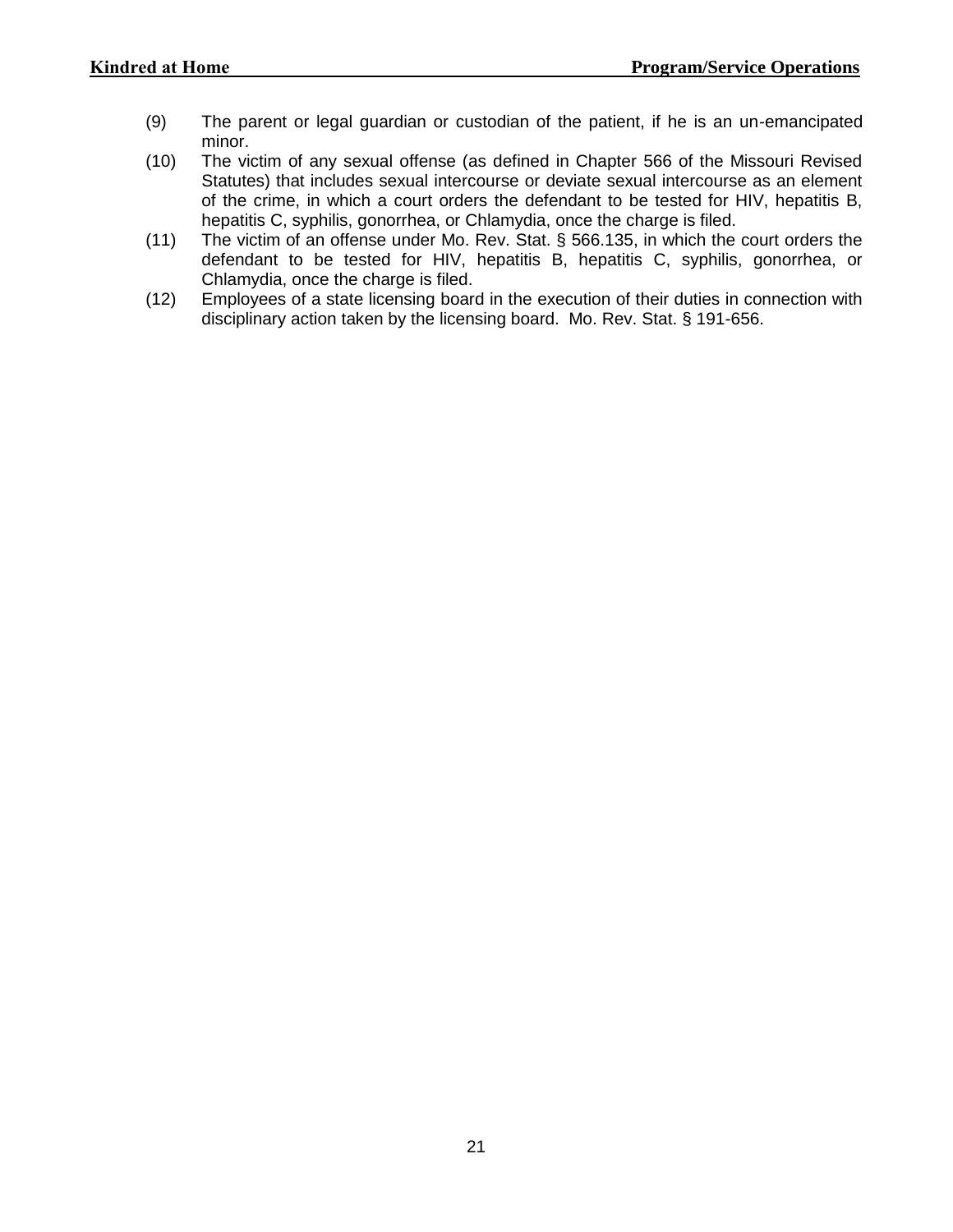## **North Carolina**

North Carolina law restricts the disclosure of information and records that identify a person who has HIV/AIDS, or who has or may have a disease or condition required to be reported to the North Carolina Department of Public Health ("Communicable Disease Information").

- The Organization may not disclose Communicable Disease Information, except under the following circumstances:
	- (1) The Organization may disclose specific medical or epidemiological information for statistical purposes in a way that no person can be identified.
	- (2) Disclosure is made pursuant to the written consent of the patient or the patient's guardian.
	- (3) Disclosure is made for purposes of treatment, payment, research, or health care operations, as such terms are defined under HIPAA.
	- (4) Disclosure is necessary to protect the public health and is made in accordance with North Carolina regulations regarding control measures for communicable diseases and conditions.
	- (5) Disclosure is made pursuant to subpoena or court order.
	- (6) The Organization may disclose Communicable Disease Information to the North Carolina State Health Director or a local health director, if such information relates to: (a) diagnosis, treatment, or prevention of a communicable disease or communicable condition for a person infected, exposed, or reasonably suspected of being infected or exposed to such a disease or condition; or (b) the investigation of a known or reasonably suspected outbreak of a communicable disease or communicable condition.
	- (7) Disclosure is made pursuant to any other provisions of law that specifically authorize or require the disclosure of information or records related to AIDS. N.C. Gen. Stat. § 131A-143.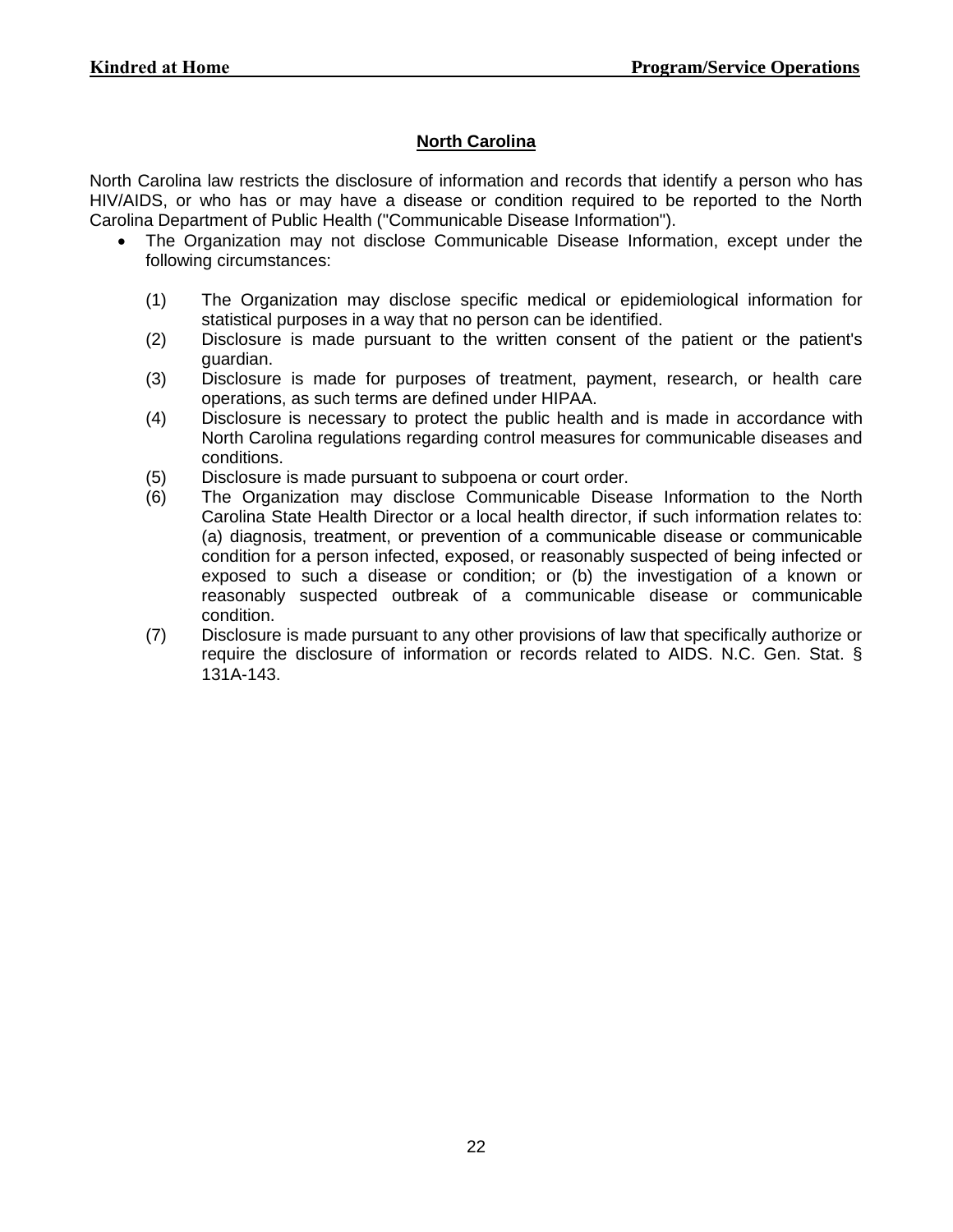# **South Carolina**

### **A. Prescription Information**

South Carolina law restricts the disclosure of "patient prescription drug information."

- Patient prescription drug information is data that is conveyed by or on behalf of a health care provider in ordering a prescription drug or device and that identifies the patient as the recipient of the prescription drug or device. The term also includes any data concerning the dispensing of a drug or device that identifies a patient as having been the recipient of a prescription drug or device. S.C. Code Ann. § 44-117-20.
- The Organization may not disclose patient prescription drug information without the written consent of the patient or a person authorized by law to act on behalf of the patient, except that this prohibition does not apply to:
	- (1) The lawful transmission of a prescription drug order in accordance with all state and federal laws pertaining to the practice of pharmacy.
	- (2) Communications among licensed health care providers who provide or have provided medical or therapeutic treatment, pharmacy service, or medical or therapeutic consultation service for the patient.
	- (3) Information gained as a result of a person requesting informational material from a prescription drug or device manufacturer or vendor.
	- (4) Information necessary to effect the recall of a defective drug or device or other information necessary to protect the health and welfare of an individual or the public generally.
	- (5) Any disclosure mandated by state or federal law, court order, or subpoena, or accreditation or licensure requirements.
	- (6) Information necessary to adjudicate or process payment claims for health care.
	- (7) Information used in clinical research monitored by an institutional review board.
	- (8) Information that does not identify patients and that is used for epidemiological studies, research, statistical analysis, medical outcomes, or pharmacoeconomic research.
	- (9) Information transferred in connection with the sale of a business or medical practice to a successor in interest.
	- (10) Information necessary to perform quality assurance programs, medical records review, internal audits, medical records maintenance, or similar programs.
	- (11) Any disclosure to a third party who obtains a prescription from a pharmacy on behalf of the patient.
	- (12) Information necessary for a health plan licensed by the South Carolina Department of Insurance to perform case management, utilization management, and disease management for individuals enrolled in that health plan. S.C. Code Ann. § 44-117-30.

#### **B. Genetic Information**

South Carolina law restricts the disclosure of "genetic information."

- The term "genetic information" includes an individual's genetic tests, genetic tests of the individual's family members, and manifestation of a disease or disorder in family members of the individual. The term also includes, with respect to an individual, a request for, or receipt of, genetic services or participation in clinical research which includes genetic services by the individual or a family member of the individual.
	- $\circ$  "Genetic Information" does not include information about the sex or age of an individual.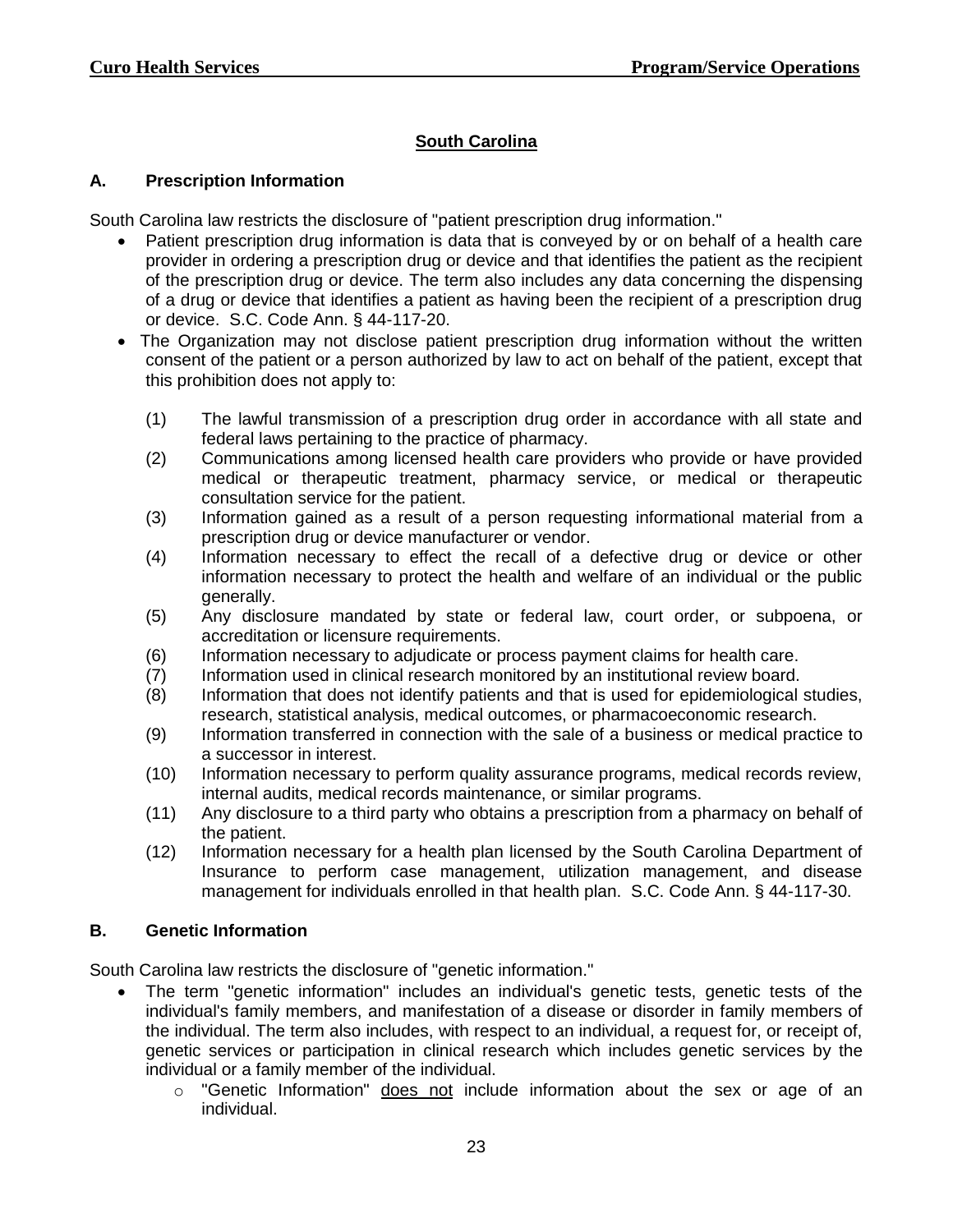- "Genetic test" means an analysis of human DNA, RNA, chromosomes, proteins, or metabolites that detects genotypes, mutations or chromosomal changes.
	- o The term does not include: (a) an analysis of proteins or metabolites that does not detect genotypes, mutations, or chromosomal changes; or (b) an analysis of proteins or metabolites that is directly related to a manifested disease, disorder, or pathological condition that reasonably could be detected by a health care professional with appropriate training and expertise in the field of medicine involved. S.C. Code Ann. § 38-93-10.

The Organization may not disclose genetic information to a third party in a manner that allows for identification of the patient without first obtaining the written informed consent of the patient or a person legally authorized to consent on behalf of the patient, except that genetic information may be disclosed without consent:

- (1) As necessary for the purpose of a criminal or death investigation, a criminal or judicial proceeding, an inquest, or a child fatality review, or for purposes of the South Carolina State DNA Database.
- (2) To determine the paternity of a person pursuant to S.C. Code Ann. § 63-17-30.
- (3) Pursuant to court order specifically ordering disclosure of the genetic information.
- (4) Where genetic information concerning a deceased individual will assist in medical diagnosis of blood relatives of the decedent.
- (5) To a law enforcement or other authorized agency for the purpose of identifying a person or a dead body.
- (6) As specifically authorized or required by a state or federal statute. S.C. Code Ann. § 38-93-40.

## **C. Mental Health**

South Carolina law restricts the disclosure of communications between a patient and a mental health professional (which includes general physicians, psychiatrists, psychologists, psychotherapists, nurses, social workers, or other staff members employed in a patient therapist capacity or employees under supervision of them) ("Mental Health Information"). S.C. Code Ann. §44-22-90.

- The Organization may not disclose Mental Health Information except under the following circumstances:
	- (1) When communications are among facility staff that require access to the information.
	- (2) In involuntary commitment proceedings.
	- (3) In an emergency to prevent the patient from harming himself or others.
	- (4) If the information is obtained through a court-ordered psychiatric examination (but only to the extent the admissibility of the information is limited to the patient's mental condition).
	- (5) In civil proceedings if the patient's mental condition is an element of the claim or defense.
	- (6) With the patient's consent (or the consent of the patient's guardian if the patient is adjudicated incompetent).
	- (7) If the disclosure is to the South Carolina Governor's ombudsman office or the South Carolina Protection and Advocacy System for the Handicapped, Inc., as consistent with state law.
	- (8) If the disclosure is otherwise authorized or permitted by statute. S.C. Code Ann. §44- 22-90.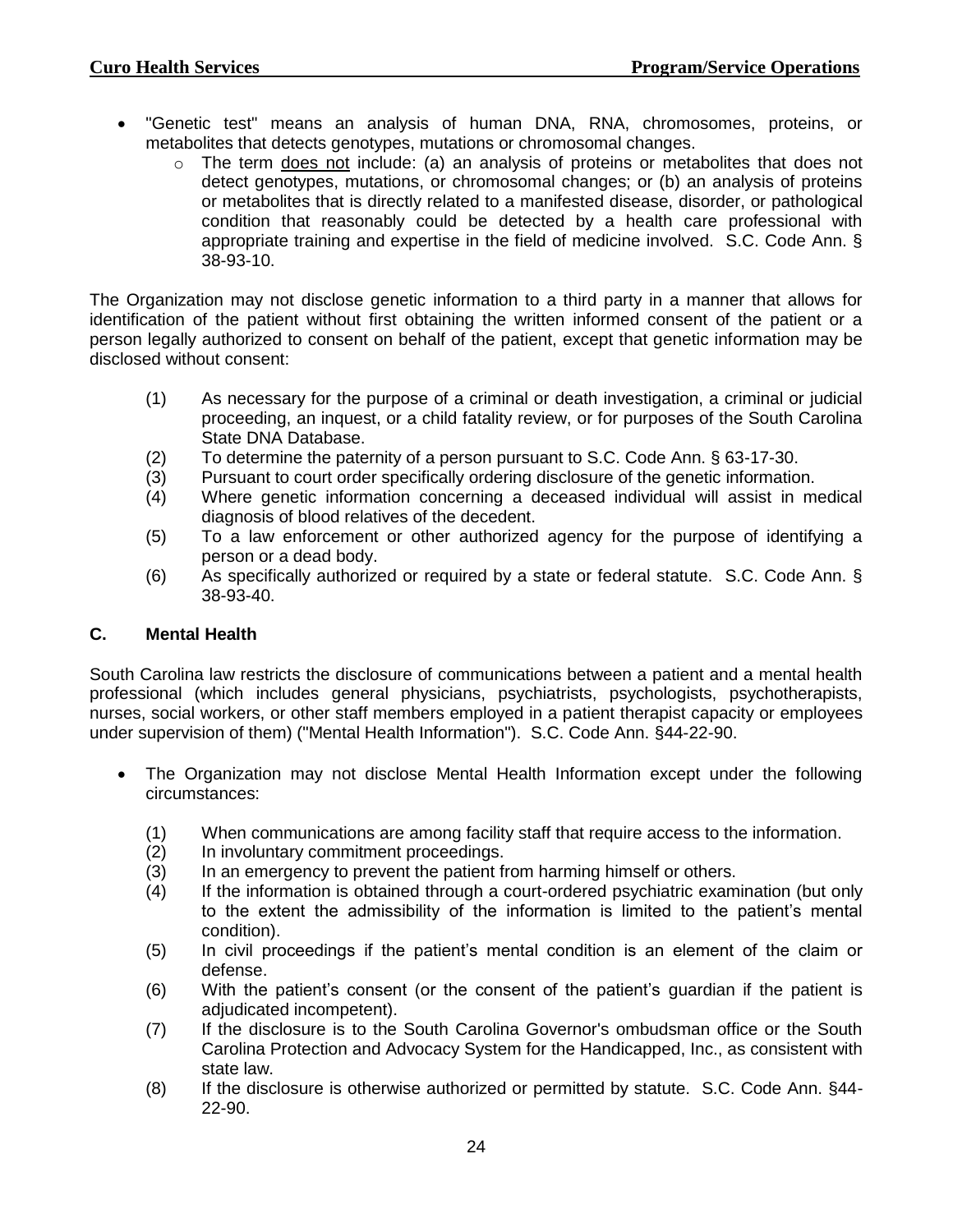In addition, South Carolina law restricts the disclosure of certificates, applications, records and reports that directly or indirectly identify a mentally ill or alcohol or drug abuse patient (or former patient) whose commitment was sought ("Commitment Information"). S.C. Code Ann. §44-22-100(A).

- The Organization may only disclose Commitment Information if:
	- (1) The patient or the patient's guardian consents.
	- (2) The disclosure is pursuant to a court order.
	- (3) The patient consents and the disclosure is for research conducted or authorized by the South Carolina Department of Mental Health or the South Carolina Department of Alcohol and Other Drug Abuse Services.
	- (4) The disclosure is necessary to cooperate with law enforcement or health, welfare or other state or federal agencies for the welfare of the patient or the patient's family.
	- (5) The disclosure is necessary to carry out the provisions of any of the following Chapters of Title 44 of the South Carolina Code of Laws:
		- a. Chapter 22 (Rights of Mental Health Patients);
		- b. Chapter 9 (State Department of Mental Health);
		- c. Chapter 11 (Organization and Control of State Mental Health Facilities);
		- d. Chapter 13 (Admission, Detention and Removal of Patients at State Mental Health Facilities);
		- e. Chapter 15 (Local Mental Health Programs, Boards and Centers);
		- f. Chapter 17 (Care and Commitment of Mentally Ill Persons);
		- g. Chapter 23 (Provisions Applicable to both Mentally Ill and Mentally Retarded Persons);
		- h. Chapter 25 (Interstate Compact on Mental Health);
		- i. Chapter 27 (Patients at Federal Institutions); or
		- j. Chapter 52 (Alcohol and Drug Abuse Commitment). S.C. Code Ann. §44-22- 100(A).

### **D. Intellectual Disabilities**

South Carolina law restricts the disclosure of communications between a patient with an intellectual disability and an intellectual disability professional ("Intellectual Disability Information").

- "Intellectual disability" means significantly sub-average general intellectual functioning existing concurrently with deficits in adaptive behavior and manifested during the developmental period. S.C. Code Ann. § 44-26-10(9).
- "Intellectual disability professional" means a person responsible for supervising a patient's plan of care, integrating various aspects of the program, recording progress, and initiating periodic review of each individual plan of habilitation. S.C. Code Ann. § 44-26-10(10).

The Organization may not disclose Intellectual Disability Information unless:

- (1) The patient or his representative consents.
- (2) A court orders the disclosure.
- (3) The disclosure is required for research conducted or authorized by the South Carolina Department of Disabilities and Special Needs.
- (4) The disclosure is necessary to cooperate with law enforcement, health, welfare, and other state agencies, schools, and county entities.
- (5) The disclosure is necessary to carry out Title 44, Chapter 26 of the South Carolina Code of Laws (regarding services provided to individuals with intellectual disabilities).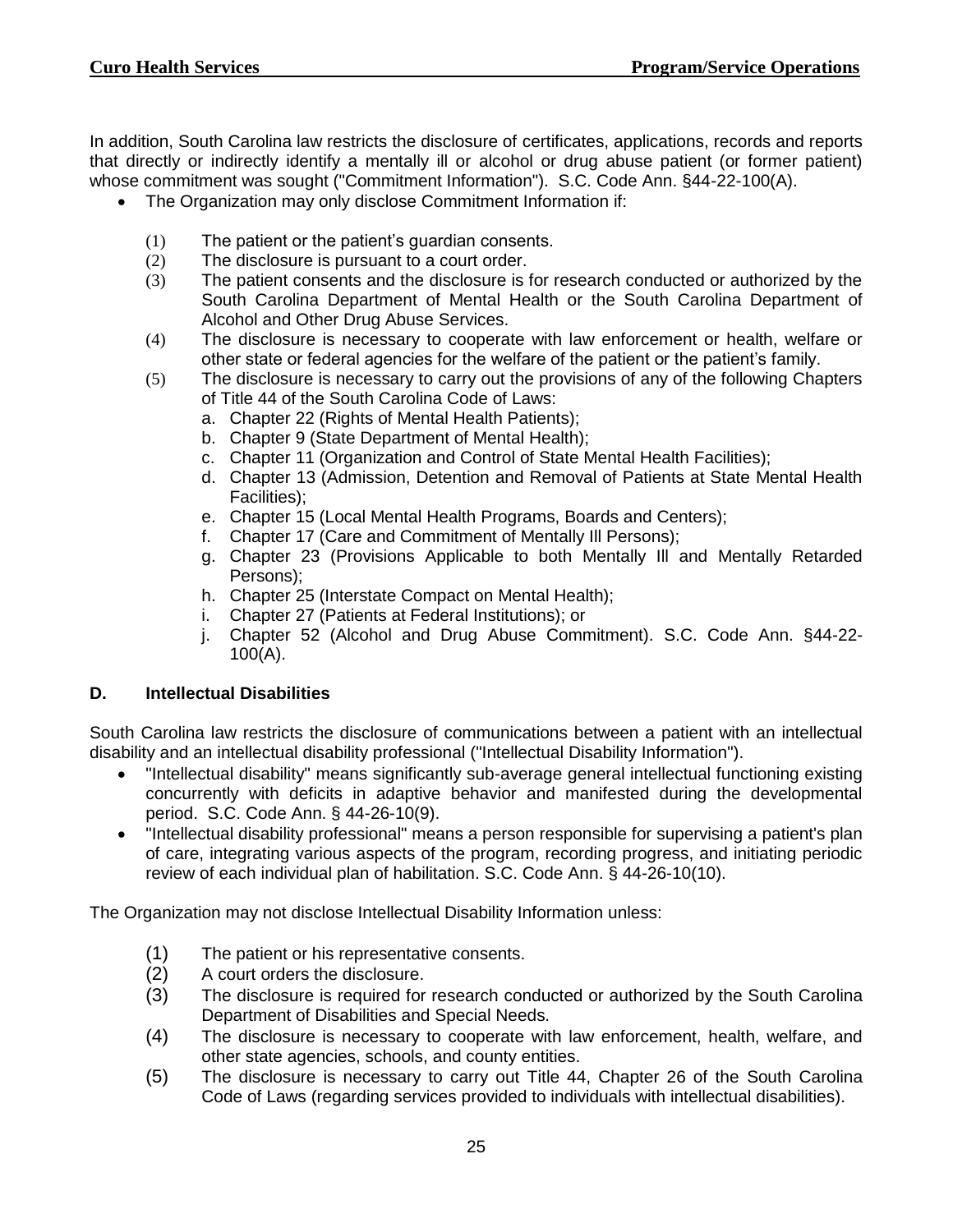- (6) The disclosure is to appropriate next of kin, upon proper inquiry (but the information is limited to the patient's current medical condition).
- (7) The information is used in an educational or informational capacity if the identity of the patient is concealed.
- (8) The disclosure is to the South Carolina Governor's ombudsman office or the South Carolina Protection and Advocacy System for the Handicapped, Inc., as consistent with state law. S.C. Code Ann. § 44-26-130.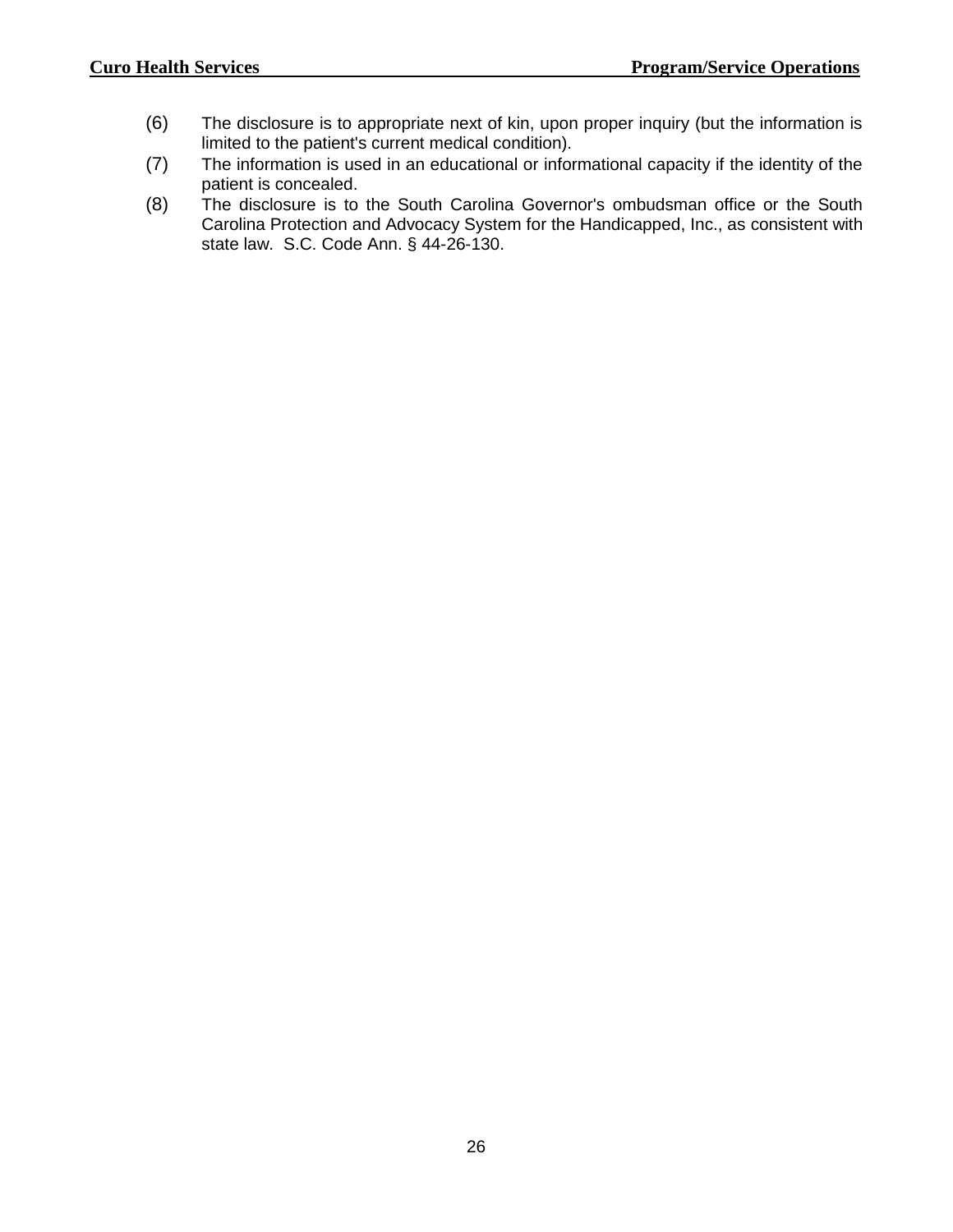#### **Tennessee**

The Organization may not disclose the name, address, or any other identifying information of a patient without the patient's written authorization, except for:

- (1) Any statutorily required reporting to health or government authorities.
- (2) Access by an interested third party payor or designee, for purposes of utilization reviews, case management, peer reviews, or other administrative functions.
- (3) Access by health care providers from whom the patient receives or seeks care.
- (4) Disclosures of directory information (limited to the patient's name, general health status, location, and telephone number), if the patient does not object.
- (5) Disclosures in response to any request by the Office of Inspector General or the Medicaid Fraud Control Unit with respect to an ongoing investigation.
- (6) Disclosures in response to a subpoena, court order, or request authorized by state or federal law. Tenn. Code Ann. §§ 68-11-1503(a) and (d).

In addition, the name, address, and other identifying information of a patient may not be sold for any purpose. Tenn. Code Ann. § 68-11-1503(b).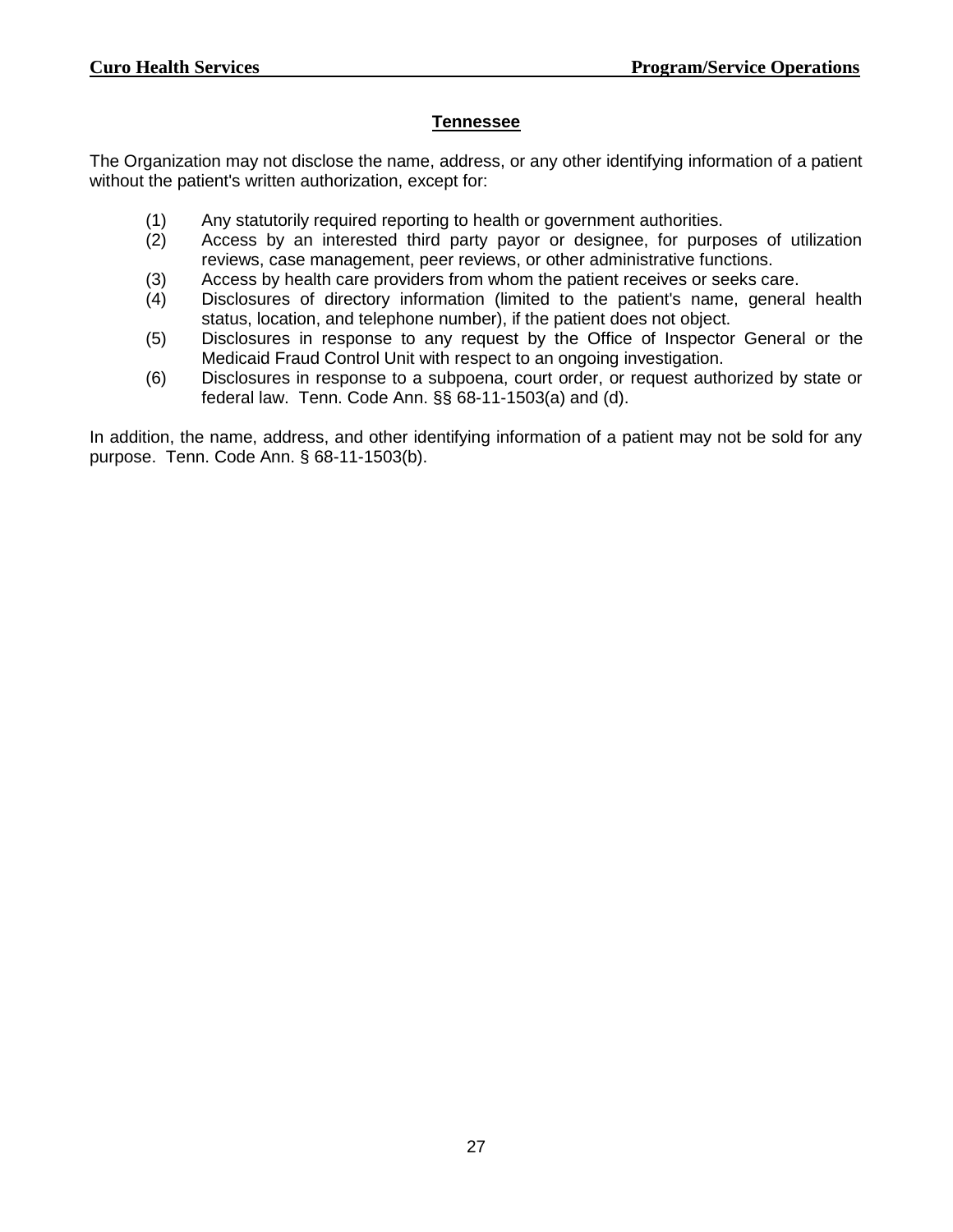### **Texas**

## **A. Marketing**

The Organization may not disclose PHI for any marketing communication without the patient's written authorization, unless the communication is:

- (1) In the form of a face-to-face communication made to the patient.
- (2) In the form of a promotional gift of nominal value provided by the Organization.
- (3) Necessary for the administration of a patient assistance program or other prescription drug savings or discount program.
- (4) Made at the oral request of the patient. Tex. Health & Safety Code § 181.152(a).

If the Organization uses or discloses PHI to send a written marketing communication through the mail, the communication must:

- (a) be sent in an envelope showing only the names and addresses of sender and recipient;
- (b) include the Organization's name and toll-free telephone number; and
- (c) explain the recipient's right to have the recipient's name removed from the Organization's mailing list. Tex. Health & Safety Code § 181.152(b).

## **B. Sale of PHI**

The Organization may not disclose an individual's PHI to any other person in exchange for direct or indirect remuneration, except that the Organization may disclose an individual's PHI:

- (1) To another covered entity for purposes of:
	- (a) treatment;
	- (b) payment;
	- (c) health care operations; or
	- (d) performing an insurance or health maintenance organization function described in Tex. Insurance Code § 602.053.
- (2) As otherwise authorized or required by state or federal law. Tex. Health & Safety Code § 181.153(a).

Under Texas law (and for purposes of this policy), the term "covered entity" is broader than the definition of "covered entity" under HIPAA, and includes any entity that engages in assembling, collecting, analyzing, using, evaluating, storing, or transmitting PHI as well as any entity that comes into possession of or obtains or stores PHI (including business associates). Tex. Health & Safety Code § 181.001(b)(2).

## **C. Electronic Disclosures of PHI**

The Organization may not electronically disclose an individual's PHI to any person without a separate authorization from the individual or the individual's legally authorized representative for each disclosure. Tex. Health & Safety Code § 181.154(b). An authorization for disclosure may be made in written or electronic form or in oral form if it is documented in writing by the Organization. An authorization for electronic disclosure is not required if the electronic disclosure is:

- (1) Made to another covered entity for the purpose of:
	- (a) treatment;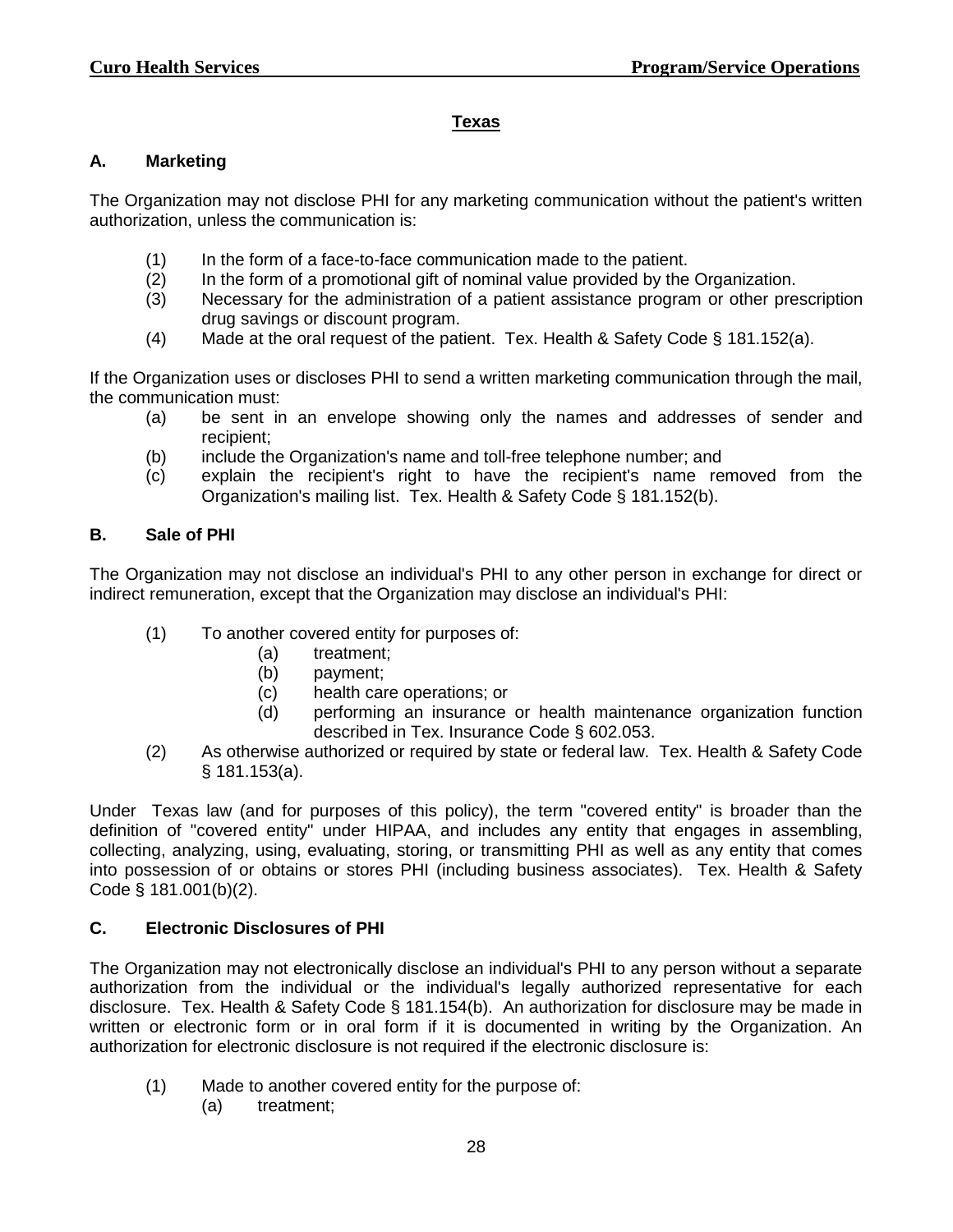- (b) payment;
- (c) health care operations; or
- (d) performing an insurance or health maintenance organization function described by Tex. Insurance Code § 602.053.
- (2) Otherwise authorized or required by state or federal law. Tex. Health & Safety Code § 181.154(c).

Under Texas law (and for purposes of this policy), the term "covered entity" is broader than the definition of "covered entity" under HIPAA, and includes any entity that engages in assembling, collecting, analyzing, using, evaluating, storing, or transmitting PHI as well as any entity that comes into possession of or obtains or stores PHI (including business associates). Tex. Health & Safety Code § 181.001(b)(2).

## **D. Communicable Diseases**

The Organization may not disclose any information that directly or indirectly identifies a patient as having a communicable disease, unless the disclosure is permitted under Tex. Health & Safety Code Chapter 81 (regarding mandatory reporting to the Texas Department of Health) or is otherwise permitted under state law. Tex. Health & Safety Code § 81.203.

 A "communicable disease" is an illness that occurs through the transmission of an infectious agent or its toxic products from a reservoir to a susceptible host, either directly from an infected person or animal, or indirectly through an intermediate plant or animal host, vector, or the inanimate environment. Tex. Health & Safety Code § 81.003(1).

# **E. HIV/AIDS**

Texas law restricts the disclosure of HIV test results.

- HIV test results are defined as any statement that indicates that an individual has or has not been tested for AIDS or HIV infection, antibodies to HIV, or infection with any other probable causative agent of AIDS, including a statement that the individual is positive, negative, at risk, or has or does not have a certain level of antigen or antibody. Tex. Health & Safety Code § 81.101(5).
- The Organization may not disclose HIV test results unless the disclosure is to:
	- (1) The Texas Department of Health.
	- (2) A local health authority pursuant to mandatory reporting requirements.
	- (3) The Centers for Disease Control and Prevention of the United States Public Health Service, if reporting is required by federal law or regulation.
	- (4) The person who ordered the test.
	- (5) A health care provider who legitimately needs the information in order to provide for his or her protection or to provide for the patient's health and welfare.
	- (6) The patient or a person authorized to act on behalf of the patient.
	- (7) The patient's spouse, if the patient is positive for AIDS or HIV infection, antibodies to HIV, or infection with any other probable causative agent of AIDS.
	- (8) A person authorized to receive HIV test results under Article 21.31 of the Texas Code of Criminal Procedure.
	- (9) A person exposed to HIV infection as provided by Tex. Health & Safety Code § 81.050.
	- (10) A county or district court, in order to comply with Texas laws relating to the control and treatment of communicable diseases and health conditions. Tex. Health & Safety Code § 81.103(b).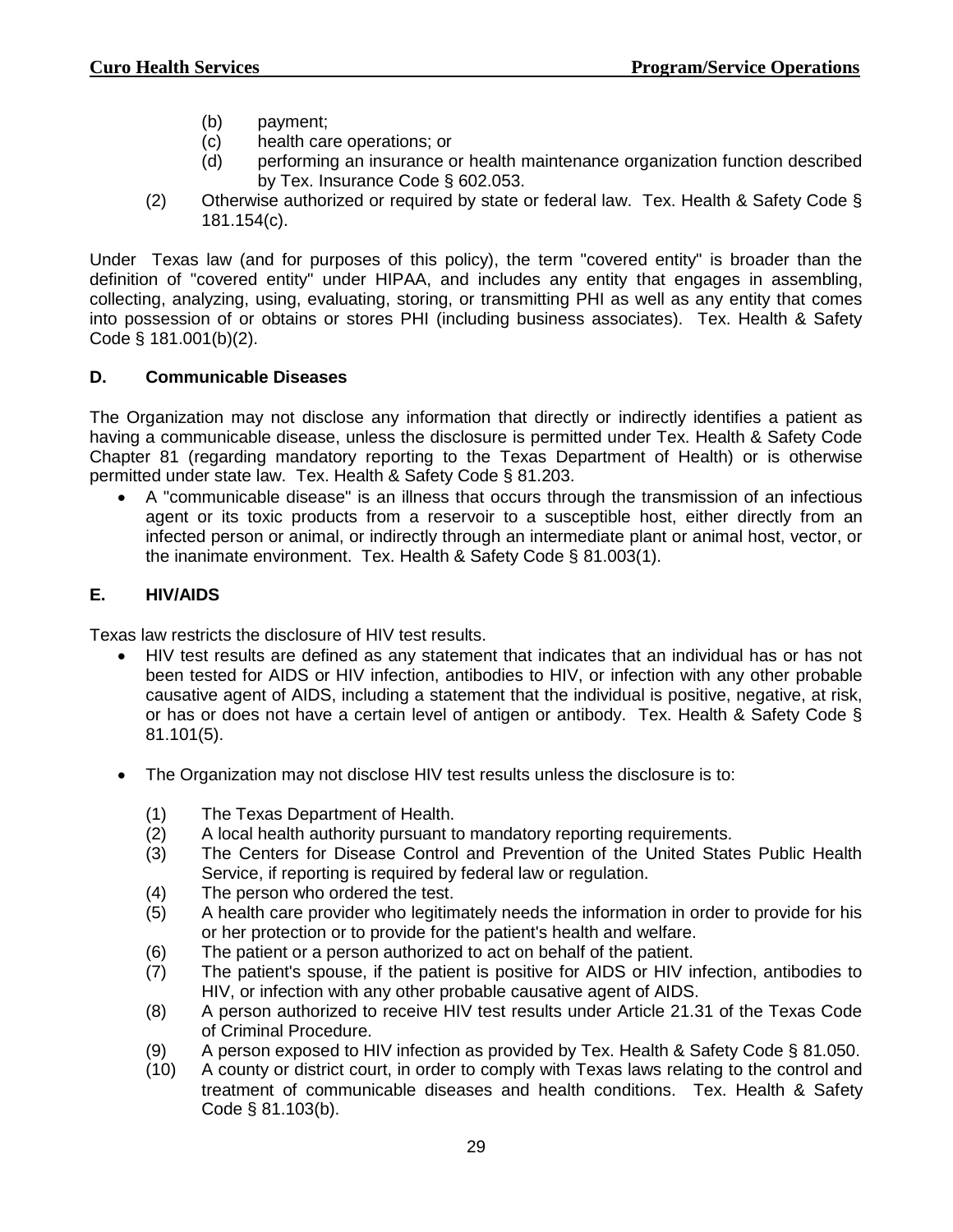## **F. Mental Health/Substance Abuse**

Texas law restricts the disclosure of communications between a healthcare professional and a patient who consults or is interviewed by the healthcare professional for diagnosis, evaluation, or treatment of any mental or emotional condition or disorder, including alcoholism or drug addiction ("Mental Health Information"). Tex. Health & Safety Code § 611.001 and 611.002.

- The Organization may not disclose Mental Health Information, unless the disclosure is made:
	- (1) To a governmental agency, if required or authorized by law.
	- (2) To medical or law enforcement personnel, if there is a probability of imminent physical injury by the patient to himself or others, or if there is a probability of immediate mental or emotional injury to the patient.
	- (3) To qualified personnel for management audits, financial audits, program evaluations, or research.
	- (4) To a person authorized in writing by the patient, the patient's parent (if the patient is a minor), or the patient's guardian (if the patient has been adjudicated as incompetent to manage the patient's personal affairs).
	- (5) To the patient's personal representative if the patient is deceased.
	- (6) To parties involved in paying or collecting fees for mental or emotional health services provided by a professional.
	- (7) To health care providers who participate in the diagnosis, evaluation, or treatment of the patient.
	- (8) In connection with an official legislative inquiry relating to a state hospital or state school.
	- (9) To designated personnel of a correctional facility in which a person is detained, if the disclosure is for purposes of providing treatment and health care to the person in custody.
	- (10) To an employee or agent of the patient's health care provider who requires Mental Health Information to provide mental health care services, or to comply with statutory, licensing, or accreditation requirements, but only if the Organization ensures that the employee or agent: (a) will not use or disclose the information for any other purposes; and (b) will take appropriate steps to protect the information.
	- (11) To satisfy a request for medical records of a deceased or incompetent person pursuant to Section 74.051(e) of the Texas Civil Practice and Remedies Code. Tex. Health & Safety Code § 611.004(a).

## **G. Developmental Disability**

Texas law restricts the disclosure of information relating to the identity, diagnosis, evaluation, or treatment of a person that is maintained in connection with the performance of a "program or activity relating to mental retardation" ("Developmental Disability Information"). Tex. Health & Safety Code § 595.001.

- The Organization may not disclose Developmental Disability Information without the written consent of the patient, unless the disclosure is:
	- (1) To medical personnel in a medical emergency.
	- (2) To qualified personnel for management audits, financial audits, program evaluations, or research approved by the Texas Department of Mental Health and Mental Retardation.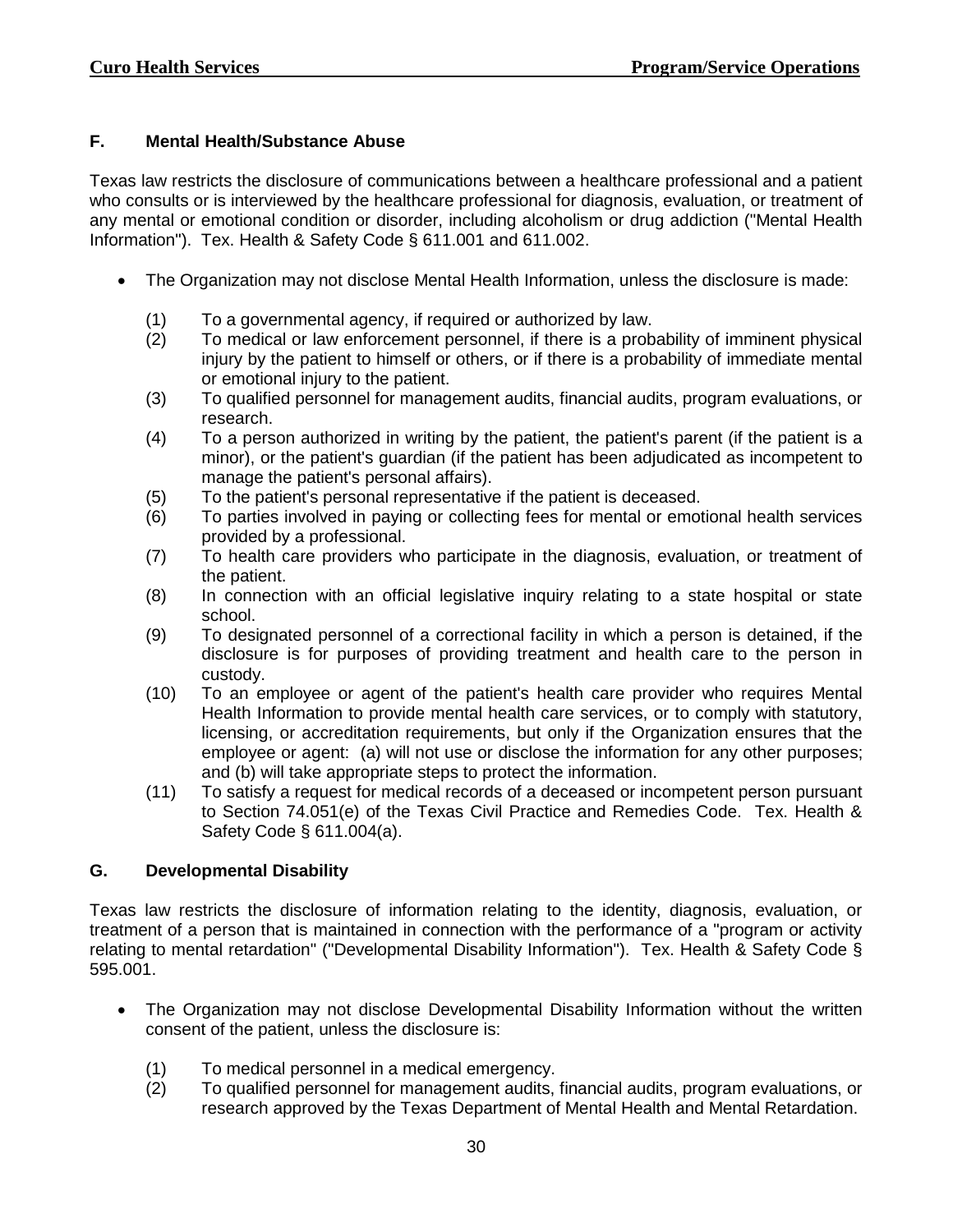- (3) To personnel legally authorized to conduct investigations concerning complaints of abuse or denial of rights of persons with mental retardation.
- (4) Authorized by a court. Tex. Health & Safety Code § 595.005.